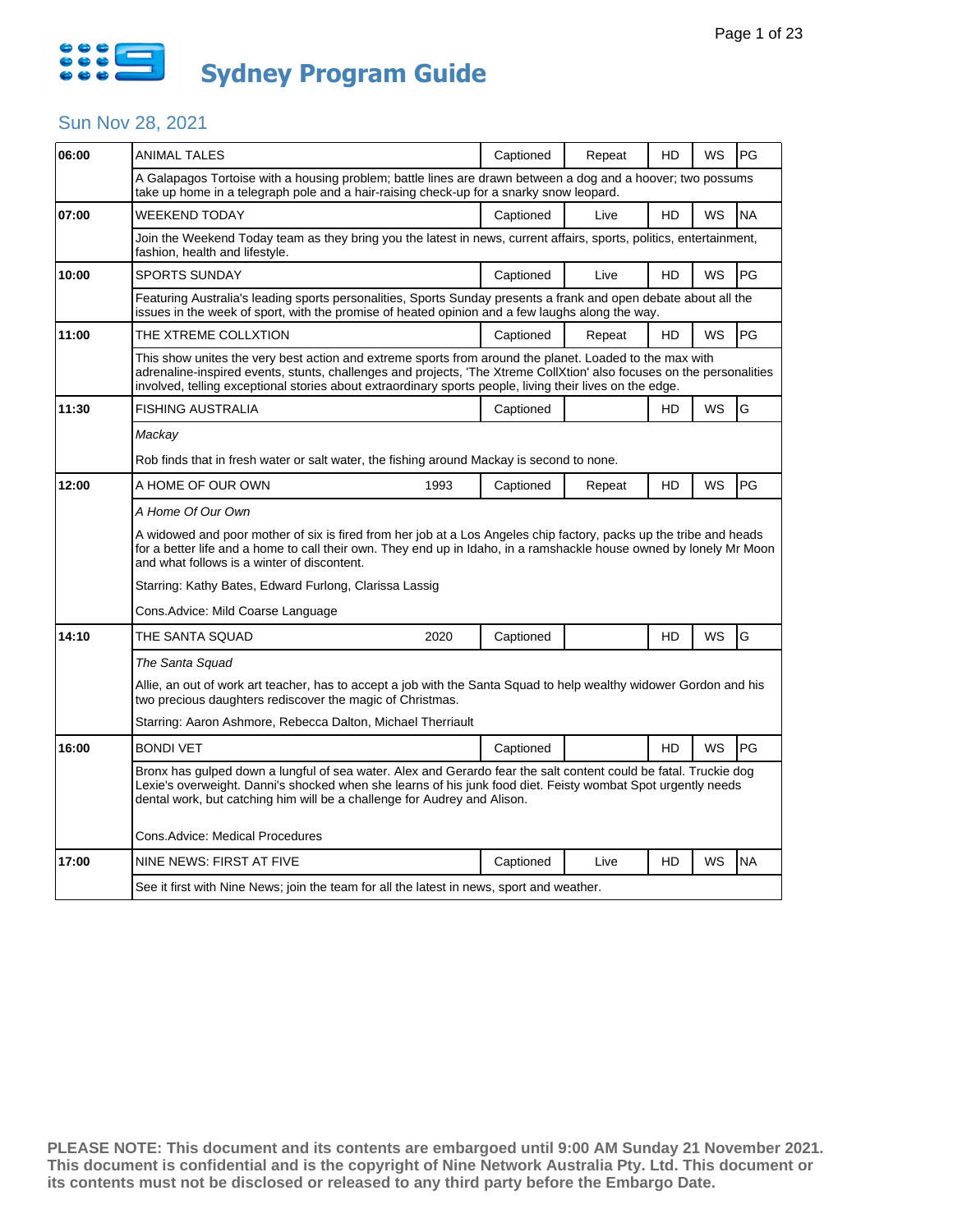

| 17:30 | <b>IRBT</b>                                                                                                                   | Captioned | HD | WS | <b>PG</b> |
|-------|-------------------------------------------------------------------------------------------------------------------------------|-----------|----|----|-----------|
|       | Lucky Escape                                                                                                                  |           |    |    |           |
|       | Follow the police units for a unique behind-the-scenes look at RBT patrols testing for alcohol and drug affected<br>Idrivers. |           |    |    |           |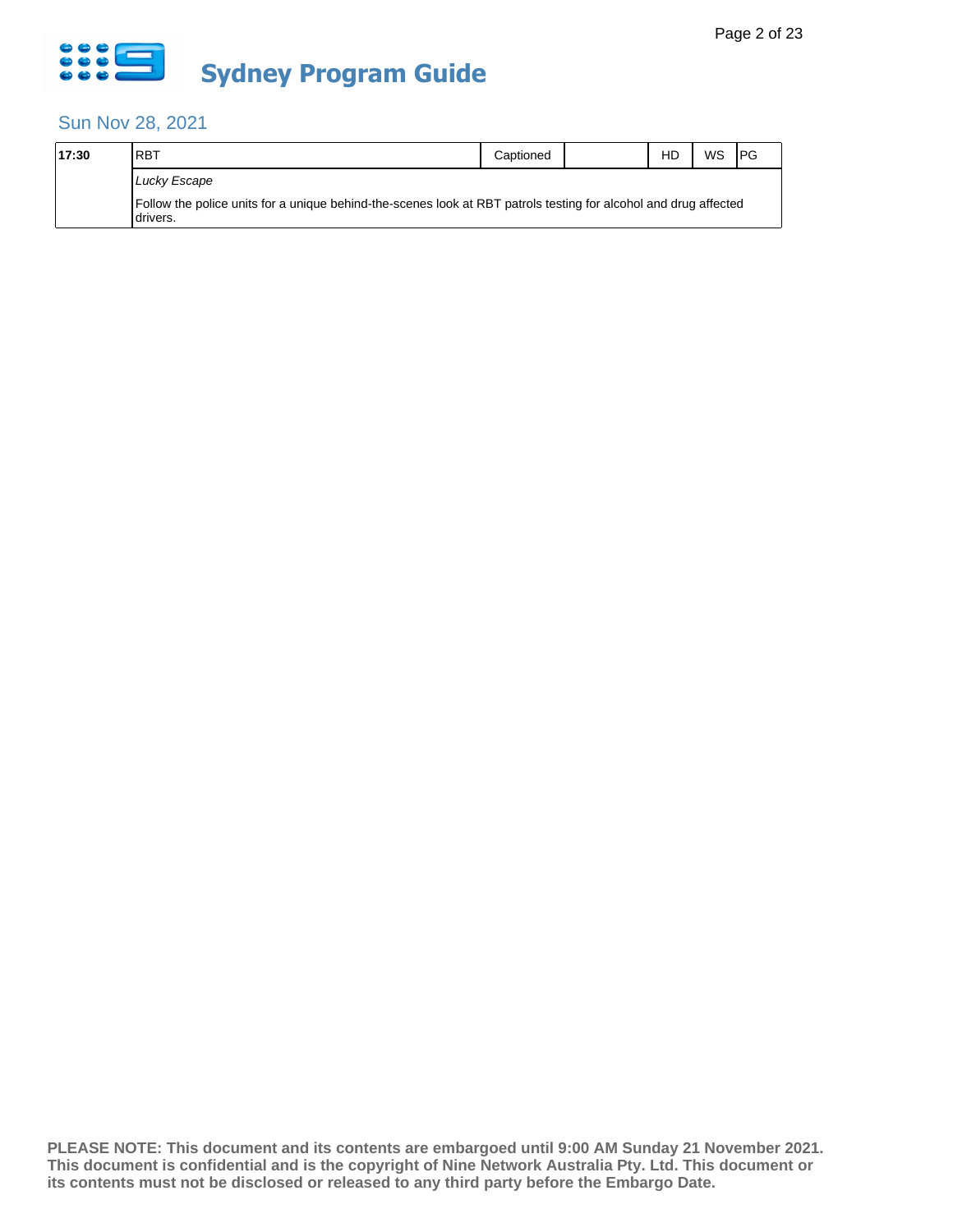

| 18:00 | NINE NEWS SUNDAY                                                                                                                                                                                                                                                                                                                                                                 | Captioned | Live   | HD | WS | <b>NA</b> |  |  |
|-------|----------------------------------------------------------------------------------------------------------------------------------------------------------------------------------------------------------------------------------------------------------------------------------------------------------------------------------------------------------------------------------|-----------|--------|----|----|-----------|--|--|
|       | Join Peter Overton and the Nine News team as they bring you the latest in news, sport and weather.                                                                                                                                                                                                                                                                               |           |        |    |    |           |  |  |
| 19:00 | LEGO MASTERS BRICKSMAS SPECIAL                                                                                                                                                                                                                                                                                                                                                   | Captioned |        | HD | WS | PG        |  |  |
|       | Scott Cam, Sophie Monk, Brooke Boney and Michael "Wippa" Wipfli will team up with contestants from the past<br>three series in a festive celebration of the show Australia has fallen in love with. Who will take the honours with the<br>best and most magical Christmas build? Expect new builds, new twists and a whole lot of LEGO as we wish you a<br>very Merry Bricksmas! |           |        |    |    |           |  |  |
| 20:30 | 60 MINUTES                                                                                                                                                                                                                                                                                                                                                                       | Captioned |        | HD | WS | <b>NA</b> |  |  |
|       | 60 Minutes is Australia's leading current affairs programme, with a proven record of excellence over four decades.<br>Join television's top reporters as they investigate, analyse and uncover the issues affecting all Australians.                                                                                                                                             |           |        |    |    |           |  |  |
| 21:30 | <b>NINE NEWS LATE</b>                                                                                                                                                                                                                                                                                                                                                            | Captioned | Live   | HD | WS | <b>NA</b> |  |  |
|       | Join the Nine News Late team for the very latest and for all of today's top stories from Australia and around the<br>world.                                                                                                                                                                                                                                                      |           |        |    |    |           |  |  |
| 22:00 | THE FIRST 48                                                                                                                                                                                                                                                                                                                                                                     | Captioned |        | HD | ws | M         |  |  |
|       | Last Shift                                                                                                                                                                                                                                                                                                                                                                       |           |        |    |    |           |  |  |
|       | In Tulsa, a vicious assault on a crowded barbershop leaves multiple people wounded and an innocent barber dead.<br>Detective John Brown delves deep into a dangerous world of gang violence to catch a killer on the loose with an<br>AK47 assault rifle.                                                                                                                        |           |        |    |    |           |  |  |
|       | Cons.Advice: Adult Themes, References to Violence, Some Coarse Language                                                                                                                                                                                                                                                                                                          |           |        |    |    |           |  |  |
| 23:00 | <b>MURDER FOR HIRE</b>                                                                                                                                                                                                                                                                                                                                                           | Captioned | Repeat | HD | WS | M         |  |  |
|       | An Ex-Wife's Revenge                                                                                                                                                                                                                                                                                                                                                             |           |        |    |    |           |  |  |
|       | After a bitter divorce, an addiction therapist blackmails her patient into helping her find a hitman to kill her ex-<br>husband; but what she doesn't know is the patient enlists the help of an undercover officer to try to prevent a cold-<br>blooded murder.                                                                                                                 |           |        |    |    |           |  |  |
|       | Cons. Advice: Frequent Coarse Language, Themes                                                                                                                                                                                                                                                                                                                                   |           |        |    |    |           |  |  |
| 23:50 | CHICAGO MED                                                                                                                                                                                                                                                                                                                                                                      | Captioned | Repeat | HD | WS | <b>MA</b> |  |  |
|       | What You Don't Know                                                                                                                                                                                                                                                                                                                                                              |           |        |    |    |           |  |  |
|       | Halstead's first task as a criminal informant puts a strain on his relationship with Manning; Choi is shocked when the<br>father of Emily's child ends up in the ED; Rhodes presses Bekker to reveal who anonymously donated funds for his<br>OR.                                                                                                                                |           |        |    |    |           |  |  |
|       | Starring: Nick Gehlfuss, Yaya DaCosta, Torrey DeVitto                                                                                                                                                                                                                                                                                                                            |           |        |    |    |           |  |  |
|       | Cons.Advice: Adult Themes, Medical Procedures                                                                                                                                                                                                                                                                                                                                    |           |        |    |    |           |  |  |
| 00:40 | THE GARDEN GURUS                                                                                                                                                                                                                                                                                                                                                                 | Captioned | Repeat | HD | WS | G         |  |  |
|       | The last weekend of Spring before we officially hit the Summer season, and Nige has got a pressure cleaner for all<br>your deck, car and driveway needs! After, Bonnie shows us a great way to deter pests in the garden.                                                                                                                                                        |           |        |    |    |           |  |  |
| 01:05 | THE XTREME COLLXTION                                                                                                                                                                                                                                                                                                                                                             | Captioned | Repeat | HD | WS | PG        |  |  |
|       | This show unites the very best action and extreme sports from around the planet. Loaded to the max with<br>adrenaline-inspired events, stunts, challenges and projects, 'The Xtreme CollXtion' also focuses on the personalities<br>involved, telling exceptional stories about extraordinary sports people, living their lives on the edge.                                     |           |        |    |    |           |  |  |
| 01:30 | TV SHOP - HOME SHOPPING                                                                                                                                                                                                                                                                                                                                                          |           | Repeat | HD | WS | G         |  |  |
|       | Home shopping programme.                                                                                                                                                                                                                                                                                                                                                         |           |        |    |    |           |  |  |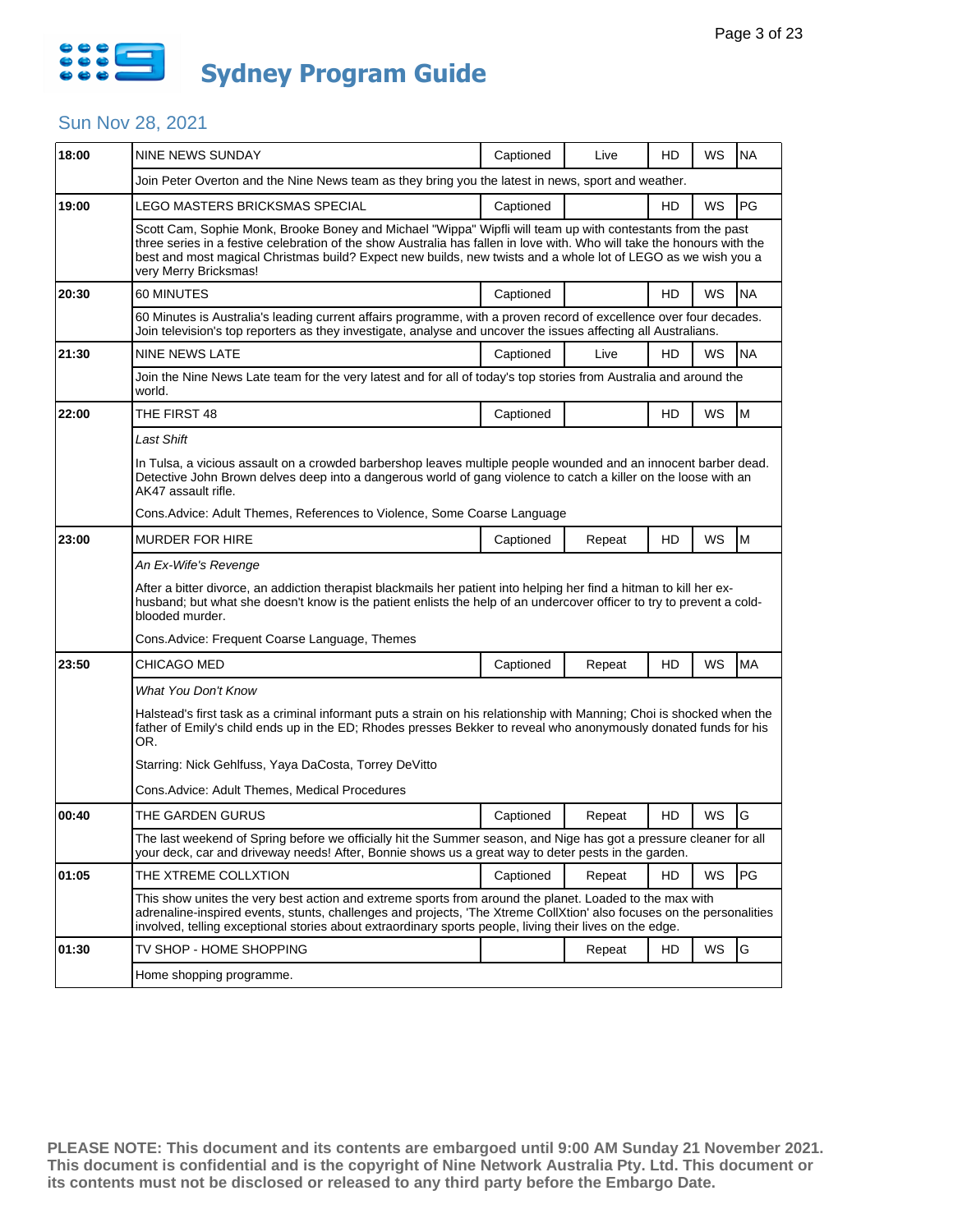

| 02:00 | TV SHOP - HOME SHOPPING                                                                                                                       |           | Repeat | HD        | WS | G          |
|-------|-----------------------------------------------------------------------------------------------------------------------------------------------|-----------|--------|-----------|----|------------|
|       | Home shopping programme.                                                                                                                      |           |        |           |    |            |
| 02:30 | TV SHOP - HOME SHOPPING                                                                                                                       |           | Repeat | HD        | WS | G          |
|       | Home shopping programme.                                                                                                                      |           |        |           |    |            |
| 03:00 | TV SHOP - HOME SHOPPING                                                                                                                       |           | Repeat | HD        | WS | G          |
|       | Home shopping programme.                                                                                                                      |           |        |           |    |            |
| 03:30 | TV SHOP - HOME SHOPPING                                                                                                                       |           | Repeat | HD        | WS | G          |
|       | Home shopping programme.                                                                                                                      |           |        |           |    |            |
| 04:00 | <b>TAKE TWO</b>                                                                                                                               |           | Repeat | HD        | WS | G          |
|       | Home Shopping programme.                                                                                                                      |           |        |           |    |            |
| 04:30 | <b>TAKE TWO</b>                                                                                                                               |           | Repeat | HD        | WS | G          |
|       | Home Shopping programme.                                                                                                                      |           |        |           |    |            |
| 05:00 | NINE NEWS EARLY EDITION                                                                                                                       | Captioned | Live   | <b>HD</b> | WS | <b>NA</b>  |
|       | Join the Nine News team first thing for up to date news from Australia and around the world as well as the latest in<br>sport and weather.    |           |        |           |    |            |
| 05:30 | <b>TODAY</b>                                                                                                                                  | Captioned | Live   | HD        | WS | <b>INA</b> |
|       | Join the TODAY team as they bring you the latest in news, current affairs, sports, politics, entertainment, fashion,<br>health and lifestyle. |           |        |           |    |            |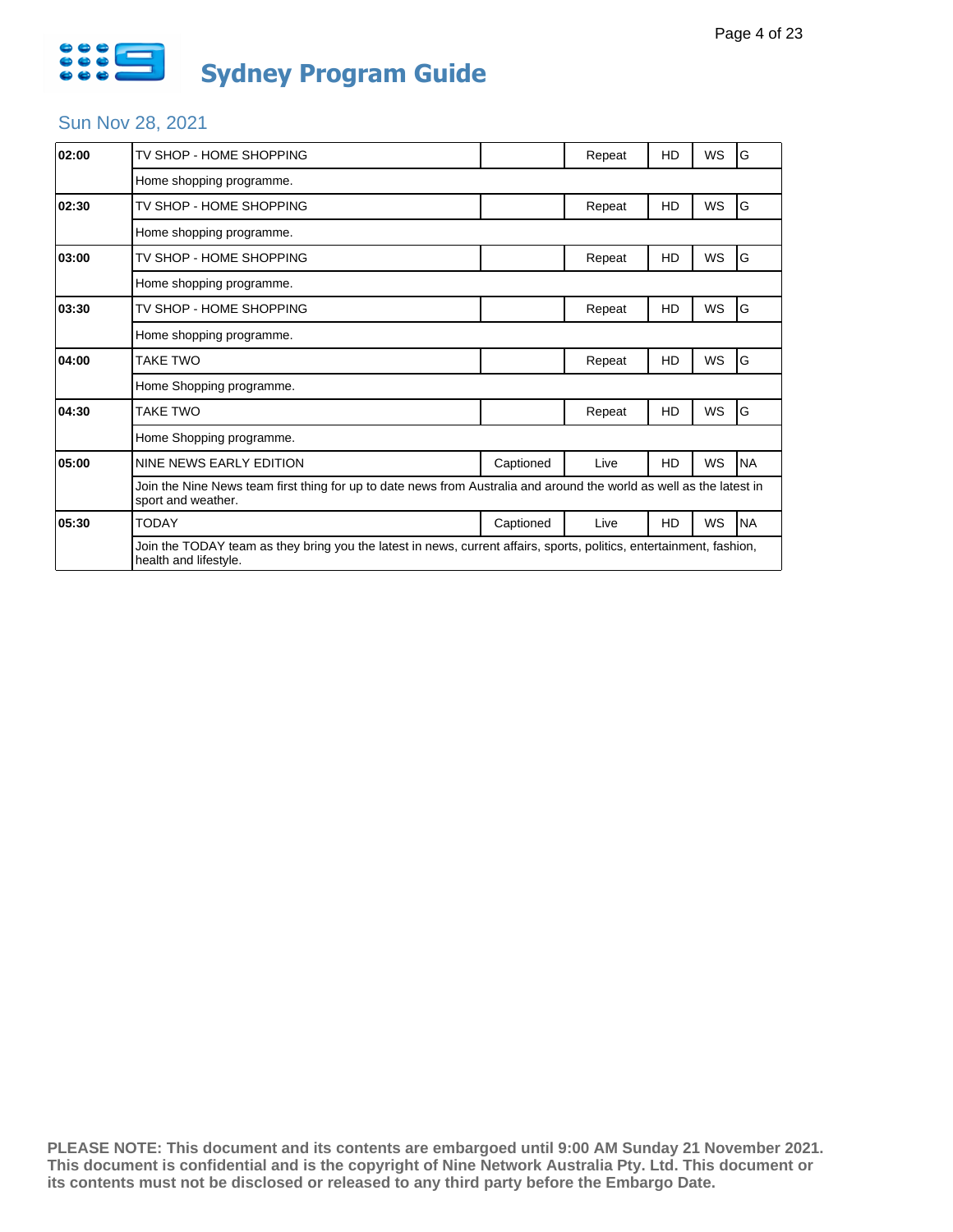

#### Mon Nov 29, 2021

| 06:00 | <b>TODAY</b>                                                                                                                                                                                                                                                                            |                                                                                                              | Captioned | Live   | <b>HD</b> | <b>WS</b> | <b>NA</b> |  |  |
|-------|-----------------------------------------------------------------------------------------------------------------------------------------------------------------------------------------------------------------------------------------------------------------------------------------|--------------------------------------------------------------------------------------------------------------|-----------|--------|-----------|-----------|-----------|--|--|
|       | Join Allison Langdon, Karl Stefanovic and the TODAY team as they bring you the latest in news, current affairs,<br>sports, politics, entertainment, fashion, health and lifestyle.                                                                                                      |                                                                                                              |           |        |           |           |           |  |  |
| 09:00 | <b>TODAY EXTRA</b>                                                                                                                                                                                                                                                                      |                                                                                                              | Captioned | Live   | <b>HD</b> | <b>WS</b> | PG        |  |  |
|       | Join the TODAY EXTRA team for an exciting mix of topical issues, the best celebrity interviews, cooking with<br>Australia's top chefs, LIVE music performances, the latest in fashion and beauty trends.                                                                                |                                                                                                              |           |        |           |           |           |  |  |
| 11:30 | NINE'S MORNING NEWS                                                                                                                                                                                                                                                                     |                                                                                                              | Captioned | Live   | HD        | <b>WS</b> | <b>NA</b> |  |  |
|       | Join Nine's Morning News with up to the minute news on local and international news including sport, finance and<br>weather.                                                                                                                                                            |                                                                                                              |           |        |           |           |           |  |  |
| 12:00 | THE CHRISTMAS CURE                                                                                                                                                                                                                                                                      | 2017                                                                                                         | Captioned |        | <b>HD</b> | <b>WS</b> | G         |  |  |
|       | The Christmas Cure                                                                                                                                                                                                                                                                      |                                                                                                              |           |        |           |           |           |  |  |
|       | A doctor returns home for Christmas to find that her father has decided to retire from his own practice. After reuniting<br>with her high school sweetheart, she wonders if she should stay and take over her father's practice.                                                        |                                                                                                              |           |        |           |           |           |  |  |
|       | Starring: Brooke Nevin, Steve Byers, Patrick Duffy                                                                                                                                                                                                                                      |                                                                                                              |           |        |           |           |           |  |  |
| 13:45 | <b>EXPLORE</b>                                                                                                                                                                                                                                                                          |                                                                                                              | Captioned | Repeat | HD        | WS        | G         |  |  |
|       | Wellington                                                                                                                                                                                                                                                                              |                                                                                                              |           |        |           |           |           |  |  |
|       | Explore TV takes you around the world to places you'll never forget.                                                                                                                                                                                                                    |                                                                                                              |           |        |           |           |           |  |  |
| 14:00 | <b>POINTLESS</b>                                                                                                                                                                                                                                                                        |                                                                                                              | Captioned |        | <b>HD</b> | <b>WS</b> | PG        |  |  |
|       | Hosted by Alexander Armstrong with assistance from Richard Osman. In each episode four teams of two<br>contestants attempt to find correct but obscure answers to four rounds of general knowledge questions, with the<br>winning team eligible to compete for the show's cash jackpot. |                                                                                                              |           |        |           |           |           |  |  |
| 15:00 | <b>TIPPING POINT</b>                                                                                                                                                                                                                                                                    |                                                                                                              | Captioned |        | <b>HD</b> | <b>WS</b> | PG        |  |  |
|       | Hosted by Ben Shepherd, four players are pit against a mesmerising machine. There are mystery prizes and a jaw-<br>dropping jackpot up for grabs for any player with the skill and strategy to see off their human rivals and conquer the<br>machine.                                   |                                                                                                              |           |        |           |           |           |  |  |
| 16:00 | NINE'S AFTERNOON NEWS                                                                                                                                                                                                                                                                   |                                                                                                              | Captioned | Live   | HD        | <b>WS</b> | <b>NA</b> |  |  |
|       | including sport, and weather.                                                                                                                                                                                                                                                           | Nine's Afternoon News, live and local from Sydney with the latest news across Australia and around the world |           |        |           |           |           |  |  |
| 17:00 | MILLIONAIRE HOT SEAT                                                                                                                                                                                                                                                                    |                                                                                                              | Captioned | Repeat | <b>HD</b> | <b>WS</b> | G         |  |  |
|       | Who will survive the Millionaire Hot Seat? Six contestants go head to head to win the cash. Hosted by Eddie<br>McGuire, Millionaire Hot Seat is a game of strategy, skill and survival.                                                                                                 |                                                                                                              |           |        |           |           |           |  |  |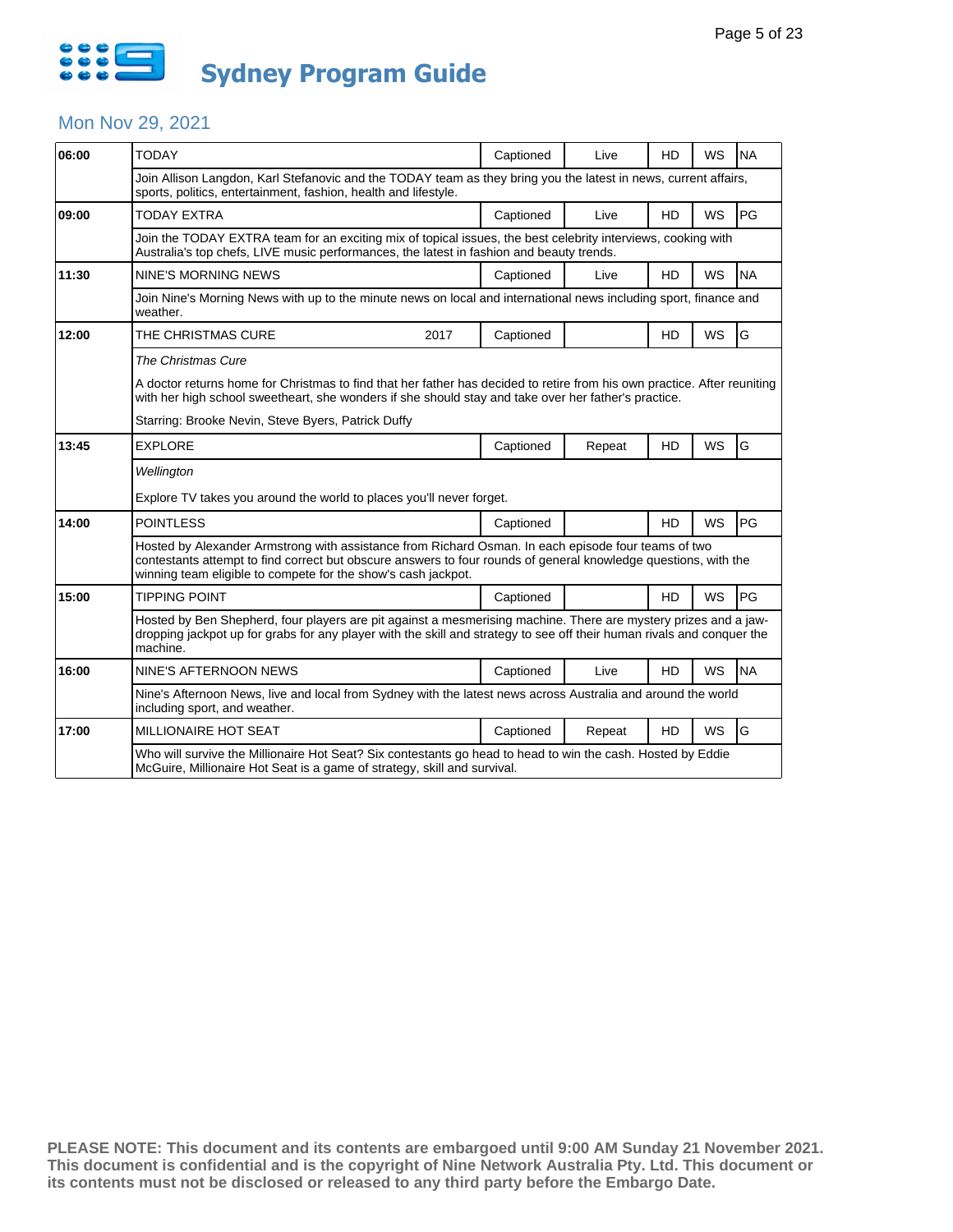

## Mon Nov 29, 2021

| WS<br><b>NA</b><br>Join Nine News for the latest in news and events that affect you in your local city, as well as news from across<br>WS<br><b>NA</b><br>Hosted by Tracy Grimshaw, A Current Affair covers the realms of politics, crime, human rights, science, technology,<br>PG<br>WS<br>Hosted by Scott Pickett and Poh Ling Yeow. In each episode two of the very best fine-dining chefs battle it out to<br>make perfect replicas of hugely popular national snacks. Which chef will be able to decipher the secrets behind the<br>M<br>WS<br>The true story of a group of eccentric scientists who are responsible for manning a satellite dish inauspiciously<br>located on a remote Australian sheep farm. Much to NASA's alarm, they are the world's only hope for receiving the<br>WS<br><b>NA</b> |  |  |  |  |  |  |
|----------------------------------------------------------------------------------------------------------------------------------------------------------------------------------------------------------------------------------------------------------------------------------------------------------------------------------------------------------------------------------------------------------------------------------------------------------------------------------------------------------------------------------------------------------------------------------------------------------------------------------------------------------------------------------------------------------------------------------------------------------------------------------------------------------------|--|--|--|--|--|--|
|                                                                                                                                                                                                                                                                                                                                                                                                                                                                                                                                                                                                                                                                                                                                                                                                                |  |  |  |  |  |  |
|                                                                                                                                                                                                                                                                                                                                                                                                                                                                                                                                                                                                                                                                                                                                                                                                                |  |  |  |  |  |  |
|                                                                                                                                                                                                                                                                                                                                                                                                                                                                                                                                                                                                                                                                                                                                                                                                                |  |  |  |  |  |  |
|                                                                                                                                                                                                                                                                                                                                                                                                                                                                                                                                                                                                                                                                                                                                                                                                                |  |  |  |  |  |  |
|                                                                                                                                                                                                                                                                                                                                                                                                                                                                                                                                                                                                                                                                                                                                                                                                                |  |  |  |  |  |  |
|                                                                                                                                                                                                                                                                                                                                                                                                                                                                                                                                                                                                                                                                                                                                                                                                                |  |  |  |  |  |  |
|                                                                                                                                                                                                                                                                                                                                                                                                                                                                                                                                                                                                                                                                                                                                                                                                                |  |  |  |  |  |  |
|                                                                                                                                                                                                                                                                                                                                                                                                                                                                                                                                                                                                                                                                                                                                                                                                                |  |  |  |  |  |  |
|                                                                                                                                                                                                                                                                                                                                                                                                                                                                                                                                                                                                                                                                                                                                                                                                                |  |  |  |  |  |  |
|                                                                                                                                                                                                                                                                                                                                                                                                                                                                                                                                                                                                                                                                                                                                                                                                                |  |  |  |  |  |  |
|                                                                                                                                                                                                                                                                                                                                                                                                                                                                                                                                                                                                                                                                                                                                                                                                                |  |  |  |  |  |  |
|                                                                                                                                                                                                                                                                                                                                                                                                                                                                                                                                                                                                                                                                                                                                                                                                                |  |  |  |  |  |  |
|                                                                                                                                                                                                                                                                                                                                                                                                                                                                                                                                                                                                                                                                                                                                                                                                                |  |  |  |  |  |  |
| Join the Nine News Late team for the very latest and for all of today's top stories from Australia and around the<br>world.                                                                                                                                                                                                                                                                                                                                                                                                                                                                                                                                                                                                                                                                                    |  |  |  |  |  |  |
| M<br>WS                                                                                                                                                                                                                                                                                                                                                                                                                                                                                                                                                                                                                                                                                                                                                                                                        |  |  |  |  |  |  |
| The Blues                                                                                                                                                                                                                                                                                                                                                                                                                                                                                                                                                                                                                                                                                                                                                                                                      |  |  |  |  |  |  |
| Max continues to work to solve underlying problems within the hospital despite his struggles with treatment;<br>Reynolds makes the choice to do a costly surgery to determine an elusive diagnosis; Bloom must face her personal<br>demons head-on.                                                                                                                                                                                                                                                                                                                                                                                                                                                                                                                                                            |  |  |  |  |  |  |
|                                                                                                                                                                                                                                                                                                                                                                                                                                                                                                                                                                                                                                                                                                                                                                                                                |  |  |  |  |  |  |
|                                                                                                                                                                                                                                                                                                                                                                                                                                                                                                                                                                                                                                                                                                                                                                                                                |  |  |  |  |  |  |
| PG<br><b>WS</b>                                                                                                                                                                                                                                                                                                                                                                                                                                                                                                                                                                                                                                                                                                                                                                                                |  |  |  |  |  |  |
| TIPPING POINT<br>Captioned<br>Repeat<br>Hosted by Ben Shepherd, four players are pit against a mesmerising machine. There are mystery prizes and a jaw-<br>dropping jackpot up for grabs for any player with the skill and strategy to see off their human rivals and conquer the<br>machine.                                                                                                                                                                                                                                                                                                                                                                                                                                                                                                                  |  |  |  |  |  |  |
| WS<br><b>NA</b>                                                                                                                                                                                                                                                                                                                                                                                                                                                                                                                                                                                                                                                                                                                                                                                                |  |  |  |  |  |  |
| Hosted by Tracy Grimshaw, A Current Affair covers the realms of politics, crime, human rights, science, technology,                                                                                                                                                                                                                                                                                                                                                                                                                                                                                                                                                                                                                                                                                            |  |  |  |  |  |  |
| G<br>WS                                                                                                                                                                                                                                                                                                                                                                                                                                                                                                                                                                                                                                                                                                                                                                                                        |  |  |  |  |  |  |
|                                                                                                                                                                                                                                                                                                                                                                                                                                                                                                                                                                                                                                                                                                                                                                                                                |  |  |  |  |  |  |
| G<br>WS                                                                                                                                                                                                                                                                                                                                                                                                                                                                                                                                                                                                                                                                                                                                                                                                        |  |  |  |  |  |  |
|                                                                                                                                                                                                                                                                                                                                                                                                                                                                                                                                                                                                                                                                                                                                                                                                                |  |  |  |  |  |  |
|                                                                                                                                                                                                                                                                                                                                                                                                                                                                                                                                                                                                                                                                                                                                                                                                                |  |  |  |  |  |  |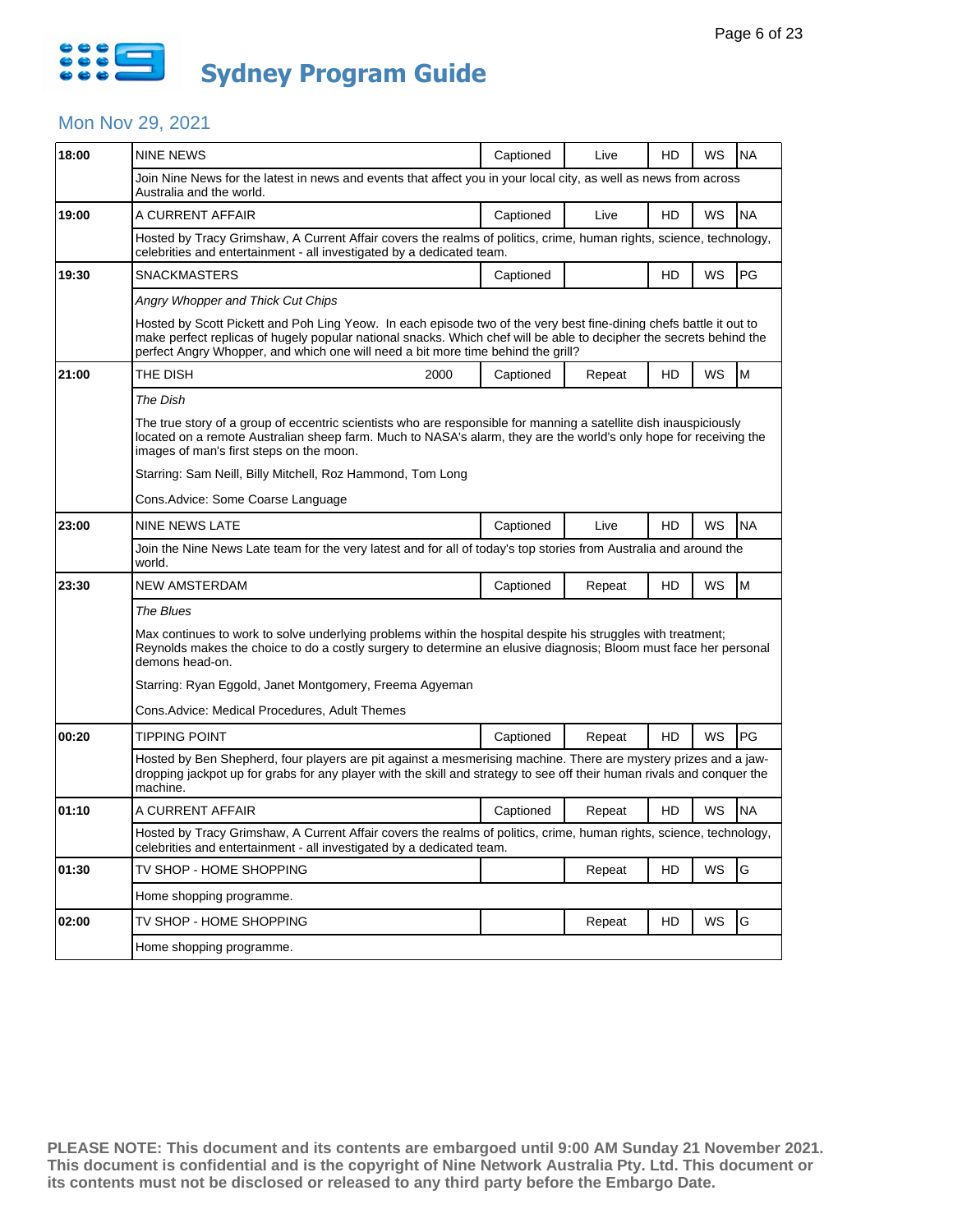

# Mon Nov 29, 2021

| 02:30 | <b>GLOBAL SHOP</b>                                                                                                                            |           | Repeat | HD | WS        | G         |  |  |
|-------|-----------------------------------------------------------------------------------------------------------------------------------------------|-----------|--------|----|-----------|-----------|--|--|
|       | <b>Bissell Crosswave Max</b>                                                                                                                  |           |        |    |           |           |  |  |
|       | Home shopping programme.                                                                                                                      |           |        |    |           |           |  |  |
| 03:00 | TV SHOP - HOME SHOPPING                                                                                                                       |           | Repeat | HD | <b>WS</b> | G         |  |  |
|       | Home shopping programme.                                                                                                                      |           |        |    |           |           |  |  |
| 03:30 | TV SHOP - HOME SHOPPING                                                                                                                       |           | Repeat | HD | <b>WS</b> | G         |  |  |
|       | Home shopping programme.                                                                                                                      |           |        |    |           |           |  |  |
| 04:00 | TAKE TWO                                                                                                                                      |           | Repeat | HD | <b>WS</b> | G         |  |  |
|       | Home Shopping programme.                                                                                                                      |           |        |    |           |           |  |  |
| 04:30 | TAKE TWO                                                                                                                                      |           | Repeat | HD | <b>WS</b> | ΙG        |  |  |
|       | Home Shopping programme.                                                                                                                      |           |        |    |           |           |  |  |
| 05:00 | NINE NEWS EARLY EDITION                                                                                                                       | Captioned | Live   | HD | WS        | <b>NA</b> |  |  |
|       | Join the Nine News team first thing for up to date news from Australia and around the world as well as the latest in<br>sport and weather.    |           |        |    |           |           |  |  |
| 05:30 | TODAY                                                                                                                                         | Captioned | Live   | HD | WS        | <b>NA</b> |  |  |
|       | Join the TODAY team as they bring you the latest in news, current affairs, sports, politics, entertainment, fashion,<br>health and lifestyle. |           |        |    |           |           |  |  |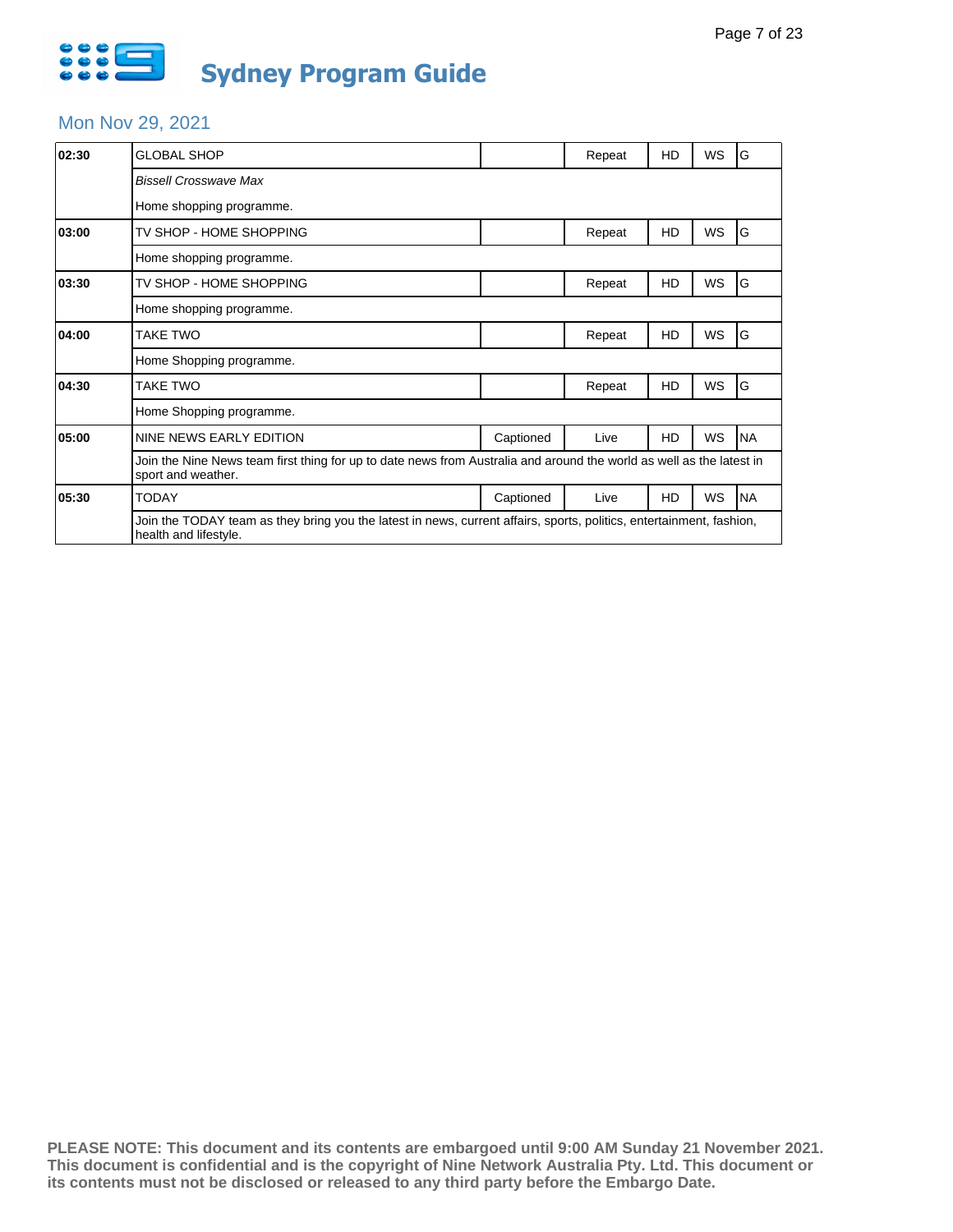

## Tue Nov 30, 2021

| 06:00 | <b>TODAY</b>                                                                                                                                                                                                                                                                            |      | Captioned | Live   | <b>HD</b> | <b>WS</b> | <b>NA</b> |  |  |
|-------|-----------------------------------------------------------------------------------------------------------------------------------------------------------------------------------------------------------------------------------------------------------------------------------------|------|-----------|--------|-----------|-----------|-----------|--|--|
|       | Join Allison Langdon, Karl Stefanovic and the TODAY team as they bring you the latest in news, current affairs,<br>sports, politics, entertainment, fashion, health and lifestyle.                                                                                                      |      |           |        |           |           |           |  |  |
| 09:00 | <b>TODAY EXTRA</b>                                                                                                                                                                                                                                                                      |      | Captioned | Live   | <b>HD</b> | <b>WS</b> | PG        |  |  |
|       | Join the TODAY EXTRA team for an exciting mix of topical issues, the best celebrity interviews, cooking with<br>Australia's top chefs, LIVE music performances, the latest in fashion and beauty trends.                                                                                |      |           |        |           |           |           |  |  |
| 11:30 | NINE'S MORNING NEWS                                                                                                                                                                                                                                                                     |      | Captioned | Live   | HD        | WS        | <b>NA</b> |  |  |
|       | Join Nine's Morning News with up to the minute news on local and international news including sport, finance and<br>weather.                                                                                                                                                            |      |           |        |           |           |           |  |  |
| 12:00 | <b>LOOKS LIKE CHRISTMAS</b>                                                                                                                                                                                                                                                             | 2016 | Captioned |        | <b>HD</b> | WS        | PG        |  |  |
|       | Looks Like Christmas                                                                                                                                                                                                                                                                    |      |           |        |           |           |           |  |  |
|       | Two single parents battle for control of the Christmas holiday at the middle school their children attend and learn a<br>lesson about the meaning of Christmas.                                                                                                                         |      |           |        |           |           |           |  |  |
|       | Starring: Anne Heche, Dylan Neal, Sean Michael Kyer                                                                                                                                                                                                                                     |      |           |        |           |           |           |  |  |
|       | Cons.Advice: Themes                                                                                                                                                                                                                                                                     |      |           |        |           |           |           |  |  |
| 13:30 | <b>GOOD FOOD KITCHEN</b>                                                                                                                                                                                                                                                                |      | Captioned | Repeat | HD        | WS        | G         |  |  |
|       | Adam cooks some delicious prawn skewers Grilled prawns with lemon myrtle and native lime, and Giovanni Pilu of<br>the two-hatted Pilu at Freshwater makes a Sardinian classic, Trofie alla carlofortina, while Jill whips up her delicious<br>Chocolate crinkle biscuits.               |      |           |        |           |           |           |  |  |
| 14:00 | POINTLESS                                                                                                                                                                                                                                                                               |      | Captioned |        | <b>HD</b> | WS        | PG        |  |  |
|       | Hosted by Alexander Armstrong with assistance from Richard Osman. In each episode four teams of two<br>contestants attempt to find correct but obscure answers to four rounds of general knowledge questions, with the<br>winning team eligible to compete for the show's cash jackpot. |      |           |        |           |           |           |  |  |
| 15:00 | <b>TIPPING POINT</b>                                                                                                                                                                                                                                                                    |      | Captioned |        | <b>HD</b> | <b>WS</b> | PG        |  |  |
|       | Hosted by Ben Shepherd, four players are pit against a mesmerising machine. There are mystery prizes and a jaw-<br>dropping jackpot up for grabs for any player with the skill and strategy to see off their human rivals and conquer the<br>machine.                                   |      |           |        |           |           |           |  |  |
| 16:00 | NINE'S AFTERNOON NEWS                                                                                                                                                                                                                                                                   |      | Captioned | Live   | HD        | <b>WS</b> | <b>NA</b> |  |  |
|       | Nine's Afternoon News, live and local from Sydney with the latest news across Australia and around the world<br>including sport, and weather.                                                                                                                                           |      |           |        |           |           |           |  |  |
| 17:00 | MILLIONAIRE HOT SEAT                                                                                                                                                                                                                                                                    |      | Captioned | Repeat | HD        | WS        | G         |  |  |
|       | Who will survive the Millionaire Hot Seat? Six contestants go head to head to win the cash. Hosted by Eddie<br>McGuire, Millionaire Hot Seat is a game of strategy, skill and survival.                                                                                                 |      |           |        |           |           |           |  |  |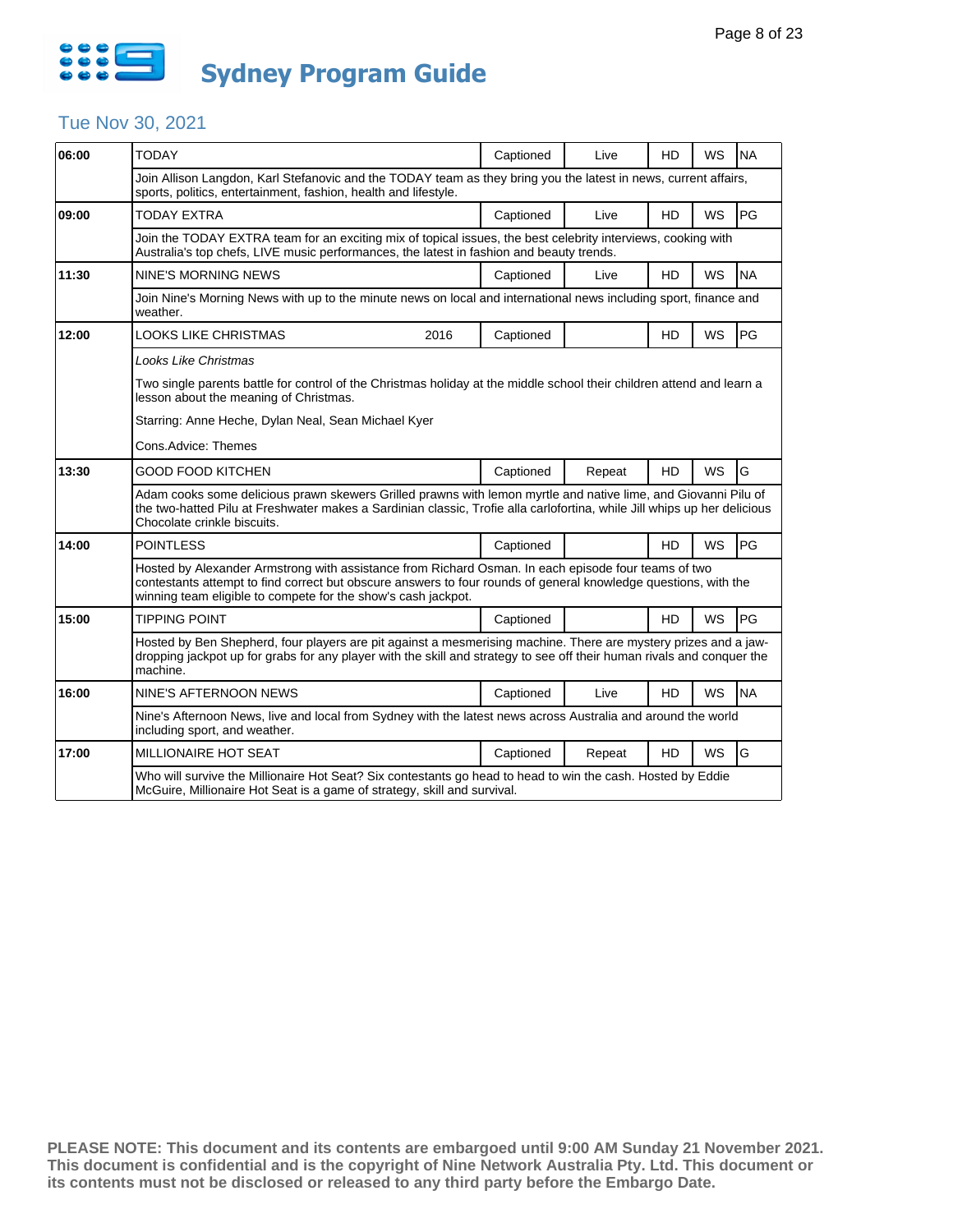

### Tue Nov 30, 2021

| 18:00 | <b>NINE NEWS</b>                                                                                                                                                                                                                                                                                                                                                                                                                                                                                                           | Captioned                                                                                                                                                                                    | Live   | HD | WS        | <b>NA</b> |  |  |  |  |  |
|-------|----------------------------------------------------------------------------------------------------------------------------------------------------------------------------------------------------------------------------------------------------------------------------------------------------------------------------------------------------------------------------------------------------------------------------------------------------------------------------------------------------------------------------|----------------------------------------------------------------------------------------------------------------------------------------------------------------------------------------------|--------|----|-----------|-----------|--|--|--|--|--|
|       | Join Nine News for the latest in news and events that affect you in your local city, as well as news from across<br>Australia and the world.                                                                                                                                                                                                                                                                                                                                                                               |                                                                                                                                                                                              |        |    |           |           |  |  |  |  |  |
| 19:00 | A CURRENT AFFAIR                                                                                                                                                                                                                                                                                                                                                                                                                                                                                                           | Captioned                                                                                                                                                                                    | Live   | HD | WS        | <b>NA</b> |  |  |  |  |  |
|       |                                                                                                                                                                                                                                                                                                                                                                                                                                                                                                                            | Hosted by Tracy Grimshaw, A Current Affair covers the realms of politics, crime, human rights, science, technology,<br>celebrities and entertainment - all investigated by a dedicated team. |        |    |           |           |  |  |  |  |  |
| 19:30 | SNACKMASTERS                                                                                                                                                                                                                                                                                                                                                                                                                                                                                                               | Captioned                                                                                                                                                                                    |        | HD | WS        | <b>PG</b> |  |  |  |  |  |
|       | Cadbury Favourites                                                                                                                                                                                                                                                                                                                                                                                                                                                                                                         |                                                                                                                                                                                              |        |    |           |           |  |  |  |  |  |
|       | Picnic, Crunchie and Cherry Ripe are the three Favourites being replicated by the chefs on Snackmasters – a<br>tantalising range of textures, ingredients and flavours. Will our fine-dining chefs be able to crack the DNA of this<br>complex multi-snack?                                                                                                                                                                                                                                                                |                                                                                                                                                                                              |        |    |           |           |  |  |  |  |  |
| 21:00 | TRAVEL GUIDES                                                                                                                                                                                                                                                                                                                                                                                                                                                                                                              | Captioned                                                                                                                                                                                    | Repeat | HD | WS        | PG        |  |  |  |  |  |
|       | Whitsundays                                                                                                                                                                                                                                                                                                                                                                                                                                                                                                                |                                                                                                                                                                                              |        |    |           |           |  |  |  |  |  |
|       | Our Travel Guides discover the Whitsundays on a water wonderland holiday. With perfect waters, blue skies and<br>some of the whitest and finest sands in the world, this tropical paradise off the coast of North Queensland is a<br>playground for lovers of adventure, marine life and luxury yachts.                                                                                                                                                                                                                    |                                                                                                                                                                                              |        |    |           |           |  |  |  |  |  |
|       | Cons.Advice: Some Coarse Language, Sexual References, Nudity                                                                                                                                                                                                                                                                                                                                                                                                                                                               |                                                                                                                                                                                              |        |    |           |           |  |  |  |  |  |
| 22:00 | KATH & KIM                                                                                                                                                                                                                                                                                                                                                                                                                                                                                                                 | Captioned                                                                                                                                                                                    | Repeat | HD | WS        | PG        |  |  |  |  |  |
|       | Another Announcement                                                                                                                                                                                                                                                                                                                                                                                                                                                                                                       |                                                                                                                                                                                              |        |    |           |           |  |  |  |  |  |
|       | Kim and Brett clash over potential names for their baby. Brett refuses to go to the birth classes. Sharon applies to<br>become a Commonwealth Games volunteer. Kath and Kel buy a pet dog and name it "Epponnee-Rae". Kim is upset<br>as she was planning that name for her baby.                                                                                                                                                                                                                                          |                                                                                                                                                                                              |        |    |           |           |  |  |  |  |  |
|       | Starring: Gina Riley, Jane Turner, Magda Szubanski                                                                                                                                                                                                                                                                                                                                                                                                                                                                         |                                                                                                                                                                                              |        |    |           |           |  |  |  |  |  |
|       | Cons.Advice: Mild Coarse Language                                                                                                                                                                                                                                                                                                                                                                                                                                                                                          |                                                                                                                                                                                              |        |    |           |           |  |  |  |  |  |
| 22:35 | KATH & KIM                                                                                                                                                                                                                                                                                                                                                                                                                                                                                                                 | Captioned                                                                                                                                                                                    | Repeat | HD | <b>WS</b> | PG        |  |  |  |  |  |
|       | The Shower                                                                                                                                                                                                                                                                                                                                                                                                                                                                                                                 |                                                                                                                                                                                              |        |    |           |           |  |  |  |  |  |
|       | Kim is upset when her best friend Tina can't come to the baby shower: she says she has to stay home because of a<br>pencil in her eye. Sharon takes a shine to Kel's best friend Sandy Freckle (William McInnes) but Sandy seems more<br>interested in Kath.                                                                                                                                                                                                                                                               |                                                                                                                                                                                              |        |    |           |           |  |  |  |  |  |
|       | Starring: Gina Riley, Jane Turner, Magda Szubanski                                                                                                                                                                                                                                                                                                                                                                                                                                                                         |                                                                                                                                                                                              |        |    |           |           |  |  |  |  |  |
|       | Cons.Advice: Mild Coarse Language                                                                                                                                                                                                                                                                                                                                                                                                                                                                                          |                                                                                                                                                                                              |        |    |           |           |  |  |  |  |  |
| 23:10 | NINE NEWS LATE                                                                                                                                                                                                                                                                                                                                                                                                                                                                                                             | Captioned                                                                                                                                                                                    | Live   | HD | WS        | <b>NA</b> |  |  |  |  |  |
|       | Join the Nine News Late team for the very latest and for all of today's top stories from Australia and around the<br>world.                                                                                                                                                                                                                                                                                                                                                                                                |                                                                                                                                                                                              |        |    |           |           |  |  |  |  |  |
| 23:40 | DAMIAN LEWIS: SPY WARS                                                                                                                                                                                                                                                                                                                                                                                                                                                                                                     | Captioned                                                                                                                                                                                    | Repeat | HD | WS        | M         |  |  |  |  |  |
|       | Spies Next Door                                                                                                                                                                                                                                                                                                                                                                                                                                                                                                            |                                                                                                                                                                                              |        |    |           |           |  |  |  |  |  |
|       | It was the biggest East-West swap since the Cold War: four CIA and MI6 agents traded for ten deep cover Russian<br>agents caught posing as Americans across the country. The 2010 spy exchange itself was global news, but the<br>events leading up to and following the trade would shock the world to its core. Join host Damian Lewis as he details<br>the Russian plot and how the undoing of this operation marked the beginning of a new era of espionage with an ex-<br>KGB spymaster at its heart: Vladimir Putin. |                                                                                                                                                                                              |        |    |           |           |  |  |  |  |  |
|       | Cons.Advice: Some Violence                                                                                                                                                                                                                                                                                                                                                                                                                                                                                                 |                                                                                                                                                                                              |        |    |           |           |  |  |  |  |  |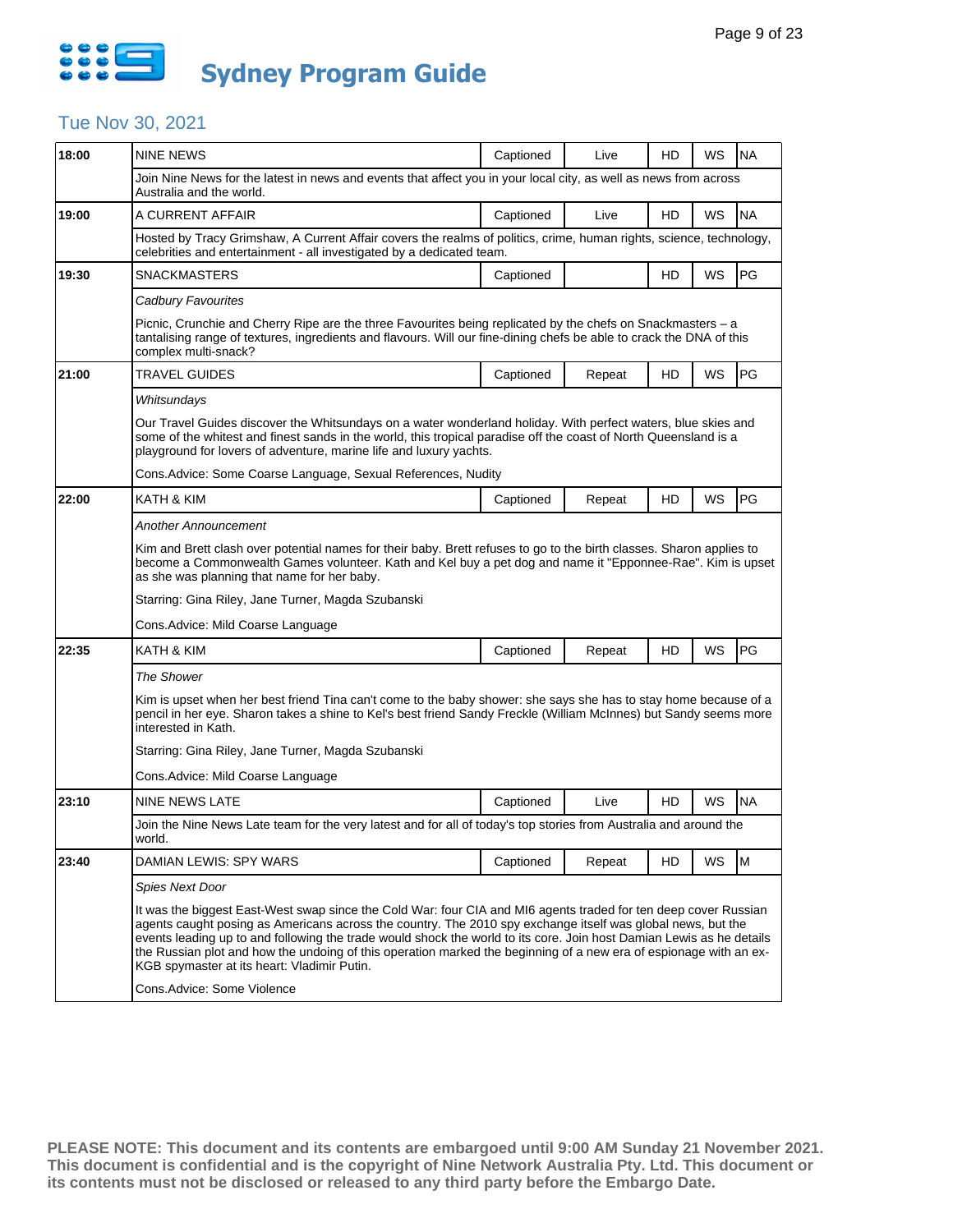

## Tue Nov 30, 2021

| 00:30 | <b>TIPPING POINT</b>                                                                                                                                                                                                                                  | Captioned | Repeat | HD        | WS        | PG        |  |  |
|-------|-------------------------------------------------------------------------------------------------------------------------------------------------------------------------------------------------------------------------------------------------------|-----------|--------|-----------|-----------|-----------|--|--|
|       | Hosted by Ben Shepherd, four players are pit against a mesmerising machine. There are mystery prizes and a jaw-<br>dropping jackpot up for grabs for any player with the skill and strategy to see off their human rivals and conguer the<br>machine. |           |        |           |           |           |  |  |
| 01:30 | TV SHOP - HOME SHOPPING                                                                                                                                                                                                                               |           | Repeat | HD        | WS        | G         |  |  |
|       | Home shopping programme.                                                                                                                                                                                                                              |           |        |           |           |           |  |  |
| 02:00 | TV SHOP - HOME SHOPPING                                                                                                                                                                                                                               |           | Repeat | HD        | <b>WS</b> | G         |  |  |
|       | Home shopping programme.                                                                                                                                                                                                                              |           |        |           |           |           |  |  |
| 02:30 | TV SHOP - HOME SHOPPING                                                                                                                                                                                                                               |           | Repeat | HD        | <b>WS</b> | G         |  |  |
|       | Home shopping programme.                                                                                                                                                                                                                              |           |        |           |           |           |  |  |
| 03:00 | TV SHOP - HOME SHOPPING                                                                                                                                                                                                                               |           | Repeat | HD        | <b>WS</b> | G         |  |  |
|       | Home shopping programme.                                                                                                                                                                                                                              |           |        |           |           |           |  |  |
| 03:30 | TV SHOP - HOME SHOPPING                                                                                                                                                                                                                               |           | Repeat | HD        | <b>WS</b> | G         |  |  |
|       | Home shopping programme.                                                                                                                                                                                                                              |           |        |           |           |           |  |  |
| 04:00 | <b>TAKE TWO</b>                                                                                                                                                                                                                                       |           | Repeat | HD        | WS        | G         |  |  |
|       | Home Shopping programme.                                                                                                                                                                                                                              |           |        |           |           |           |  |  |
| 04:30 | <b>TAKE TWO</b>                                                                                                                                                                                                                                       |           | Repeat | HD        | <b>WS</b> | G         |  |  |
|       | Home Shopping programme.                                                                                                                                                                                                                              |           |        |           |           |           |  |  |
| 05:00 | NINE NEWS EARLY EDITION                                                                                                                                                                                                                               | Captioned | Live   | <b>HD</b> | WS        | <b>NA</b> |  |  |
|       | Join the Nine News team first thing for up to date news from Australia and around the world as well as the latest in<br>sport and weather.                                                                                                            |           |        |           |           |           |  |  |
| 05:30 | <b>TODAY</b>                                                                                                                                                                                                                                          | Captioned | Live   | <b>HD</b> | WS        | <b>NA</b> |  |  |
|       | Join the TODAY team as they bring you the latest in news, current affairs, sports, politics, entertainment, fashion,<br>health and lifestyle.                                                                                                         |           |        |           |           |           |  |  |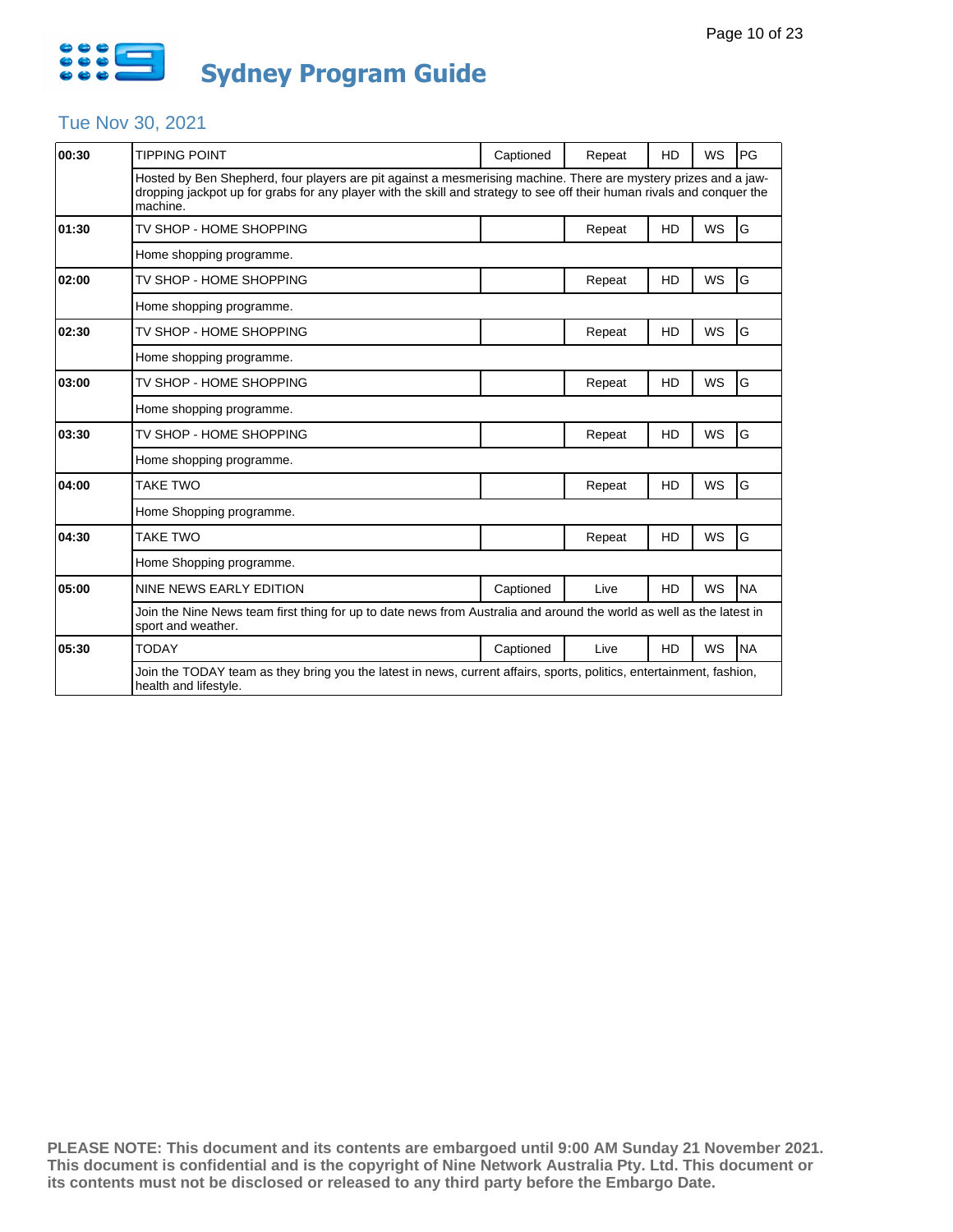

## Wed Dec 1, 2021

| 06:00 | <b>TODAY</b>                                                                                                                                                                                                                                                                            | Captioned | Live   | HD        | WS        | <b>NA</b> |  |  |  |
|-------|-----------------------------------------------------------------------------------------------------------------------------------------------------------------------------------------------------------------------------------------------------------------------------------------|-----------|--------|-----------|-----------|-----------|--|--|--|
|       | Join Allison Langdon, Karl Stefanovic and the TODAY team as they bring you the latest in news, current affairs,<br>sports, politics, entertainment, fashion, health and lifestyle.                                                                                                      |           |        |           |           |           |  |  |  |
| 09:00 | TODAY EXTRA                                                                                                                                                                                                                                                                             | Captioned | Live   | HD        | WS        | PG        |  |  |  |
|       | Join the TODAY EXTRA team for an exciting mix of topical issues, the best celebrity interviews, cooking with<br>Australia's top chefs, LIVE music performances, the latest in fashion and beauty trends.                                                                                |           |        |           |           |           |  |  |  |
| 11:30 | <b>NINE'S MORNING NEWS</b>                                                                                                                                                                                                                                                              | Captioned | Live   | HD        | WS        | <b>NA</b> |  |  |  |
|       | Join Nine's Morning News with up to the minute news on local and international news including sport, finance and<br>weather.                                                                                                                                                            |           |        |           |           |           |  |  |  |
| 12:00 | <b>HER MAGICAL CHRISTMAS</b><br>2017                                                                                                                                                                                                                                                    | Captioned |        | HD        | <b>WS</b> | PG        |  |  |  |
|       | <b>Her Magical Christmas</b>                                                                                                                                                                                                                                                            |           |        |           |           |           |  |  |  |
|       | After a bad breakup, former Christmas lover Marie loses her Christmas spirit. Trying to restore it, her mother sends<br>Marie Christmas ornaments from her childhood, and a coincidental blessing follows each one.                                                                     |           |        |           |           |           |  |  |  |
|       | Starring: Jessica Lowndes, Brendan Penny, Farah Merani                                                                                                                                                                                                                                  |           |        |           |           |           |  |  |  |
|       | Cons.Advice: Themes                                                                                                                                                                                                                                                                     |           |        |           |           |           |  |  |  |
| 13:45 | GARDEN GURUS MOMENTS                                                                                                                                                                                                                                                                    | Captioned | Repeat | HD        | WS        | G         |  |  |  |
|       | Herb Highlight/Fiery Plants                                                                                                                                                                                                                                                             |           |        |           |           |           |  |  |  |
|       | The Garden Gurus team give you tips and tricks for gardening success, every season of year. From feeding your<br>lawn, to indoor plants and everything in between. Trey and the team have you covered.                                                                                  |           |        |           |           |           |  |  |  |
| 14:00 | <b>POINTLESS</b>                                                                                                                                                                                                                                                                        | Captioned |        | HD        | WS        | PG        |  |  |  |
|       | Hosted by Alexander Armstrong with assistance from Richard Osman. In each episode four teams of two<br>contestants attempt to find correct but obscure answers to four rounds of general knowledge questions, with the<br>winning team eligible to compete for the show's cash jackpot. |           |        |           |           |           |  |  |  |
| 15:00 | <b>TIPPING POINT</b>                                                                                                                                                                                                                                                                    | Captioned |        | HD        | WS        | PG        |  |  |  |
|       | Hosted by Ben Shepherd, four players are pit against a mesmerising machine. There are mystery prizes and a jaw-<br>dropping jackpot up for grabs for any player with the skill and strategy to see off their human rivals and conquer the<br>machine.                                   |           |        |           |           |           |  |  |  |
| 16:00 | NINE'S AFTERNOON NEWS                                                                                                                                                                                                                                                                   | Captioned | Live   | HD        | WS        | <b>NA</b> |  |  |  |
|       | Nine's Afternoon News, live and local from Sydney with the latest news across Australia and around the world<br>including sport, and weather.                                                                                                                                           |           |        |           |           |           |  |  |  |
| 17:00 | MILLIONAIRE HOT SEAT                                                                                                                                                                                                                                                                    | Captioned | Repeat | <b>HD</b> | <b>WS</b> | G         |  |  |  |
|       | Who will survive the Millionaire Hot Seat? Six contestants go head to head to win the cash. Hosted by Eddie<br>McGuire, Millionaire Hot Seat is a game of strategy, skill and survival.                                                                                                 |           |        |           |           |           |  |  |  |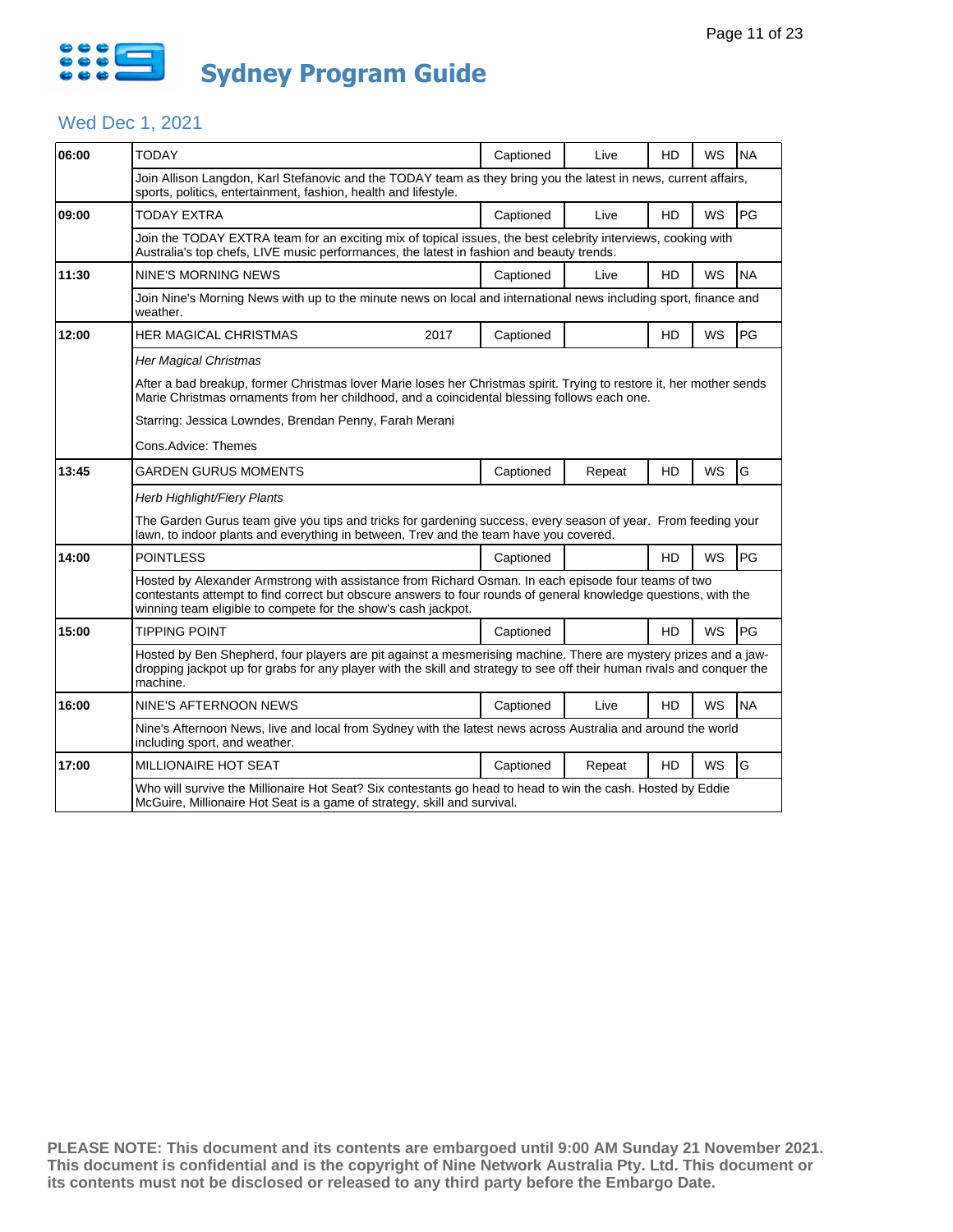

## Wed Dec 1, 2021

| 18:00 | <b>NINE NEWS</b>                                                                                                                                                                                                                                              | Captioned                                                                                                         | Live   | HD | WS | <b>NA</b> |  |  |  |
|-------|---------------------------------------------------------------------------------------------------------------------------------------------------------------------------------------------------------------------------------------------------------------|-------------------------------------------------------------------------------------------------------------------|--------|----|----|-----------|--|--|--|
|       | Join Nine News for the latest in news and events that affect you in your local city, as well as news from across<br>Australia and the world.                                                                                                                  |                                                                                                                   |        |    |    |           |  |  |  |
| 19:00 | A CURRENT AFFAIR                                                                                                                                                                                                                                              | Captioned                                                                                                         | Live   | HD | WS | <b>NA</b> |  |  |  |
|       | Hosted by Tracy Grimshaw, A Current Affair covers the realms of politics, crime, human rights, science, technology,<br>celebrities and entertainment - all investigated by a dedicated team.                                                                  |                                                                                                                   |        |    |    |           |  |  |  |
| 19:30 | MEGA ZOO                                                                                                                                                                                                                                                      | Captioned                                                                                                         |        | HD | WS | PG        |  |  |  |
|       | A fun-loving young elephant needs urgent surgery after breaking his tusks. One of the zoo's strangest residents gets<br>the VIP treatment, and a bent beak threatens to come between a couple of penguin lovebirds.                                           |                                                                                                                   |        |    |    |           |  |  |  |
|       | <b>Cons.Advice: Medical Procedures</b>                                                                                                                                                                                                                        |                                                                                                                   |        |    |    |           |  |  |  |
| 20:30 | <b>EMERGENCY</b>                                                                                                                                                                                                                                              | Captioned                                                                                                         | Repeat | HD | WS | M         |  |  |  |
|       | A gunshot victim arrives under police guard and Dr Sarah fears the patient could die from his injuries. Dr Jonathan<br>treats a critical footy player after an on-field collision. Nurse Lucy worries a pregnant patient can't feel her baby<br>move.         |                                                                                                                   |        |    |    |           |  |  |  |
|       | Cons. Advice: Distressing Scenes, Medical Procedures, Some Violence                                                                                                                                                                                           |                                                                                                                   |        |    |    |           |  |  |  |
| 21:30 | A+E AFTER DARK                                                                                                                                                                                                                                                | Captioned                                                                                                         |        | HD | WS | M         |  |  |  |
|       | An aggressive patient in police custody is brought into hospital for treatment to a split eyebrow and facial injuries.<br>The resus team attempt to save a patient who's suffered a cardiac arrest. 33-year-old Susan is rushed into a COVID<br>ward.         |                                                                                                                   |        |    |    |           |  |  |  |
|       | Cons. Advice: Medical Procedures, Some Coarse Language                                                                                                                                                                                                        |                                                                                                                   |        |    |    |           |  |  |  |
| 22:30 | NINE NEWS LATE                                                                                                                                                                                                                                                | Captioned                                                                                                         | Live   | HD | WS | <b>NA</b> |  |  |  |
|       | world.                                                                                                                                                                                                                                                        | Join the Nine News Late team for the very latest and for all of today's top stories from Australia and around the |        |    |    |           |  |  |  |
| 23:00 | <b>NEW AMSTERDAM</b>                                                                                                                                                                                                                                          | Captioned                                                                                                         | Repeat | HD | WS | M         |  |  |  |
|       | The Forsaken                                                                                                                                                                                                                                                  |                                                                                                                   |        |    |    |           |  |  |  |
|       | Sharpe struggles when a case hits too close to home; Frome uncovers a patient's surprising past; Reynolds makes<br>progress in his personal life after some difficult news.                                                                                   |                                                                                                                   |        |    |    |           |  |  |  |
|       | Starring: Ryan Eggold, Janet Montgomery, Freema Agyeman                                                                                                                                                                                                       |                                                                                                                   |        |    |    |           |  |  |  |
|       | Cons.Advice: Adult Themes                                                                                                                                                                                                                                     |                                                                                                                   |        |    |    |           |  |  |  |
| 23:50 | THE FIX                                                                                                                                                                                                                                                       | Captioned                                                                                                         | Repeat | HD | WS | M         |  |  |  |
|       | Queen For A Day                                                                                                                                                                                                                                               |                                                                                                                   |        |    |    |           |  |  |  |
|       | The district attorney's office is determined to get to the bottom of newfound evidence that appears to be planted; the<br>police give Maya a security detail after the case takes a dangerous turn; Loni comes clean to Maya about her<br>dealings with Ezra. |                                                                                                                   |        |    |    |           |  |  |  |
|       | Starring: Robin Tunney, Adam Rayner, Merrin Dungey                                                                                                                                                                                                            |                                                                                                                   |        |    |    |           |  |  |  |
|       | Cons.Advice: Strong Violence, Adult Themes                                                                                                                                                                                                                    |                                                                                                                   |        |    |    |           |  |  |  |
| 00:40 | TIPPING POINT                                                                                                                                                                                                                                                 | Captioned                                                                                                         | Repeat | HD | WS | PG        |  |  |  |
|       | Hosted by Ben Shepherd, four players are pit against a mesmerising machine. There are mystery prizes and a jaw-<br>dropping jackpot up for grabs for any player with the skill and strategy to see off their human rivals and conquer the<br>machine.         |                                                                                                                   |        |    |    |           |  |  |  |
| 01:30 | TV SHOP - HOME SHOPPING                                                                                                                                                                                                                                       |                                                                                                                   | Repeat | HD | WS | G         |  |  |  |
|       | Home shopping programme.                                                                                                                                                                                                                                      |                                                                                                                   |        |    |    |           |  |  |  |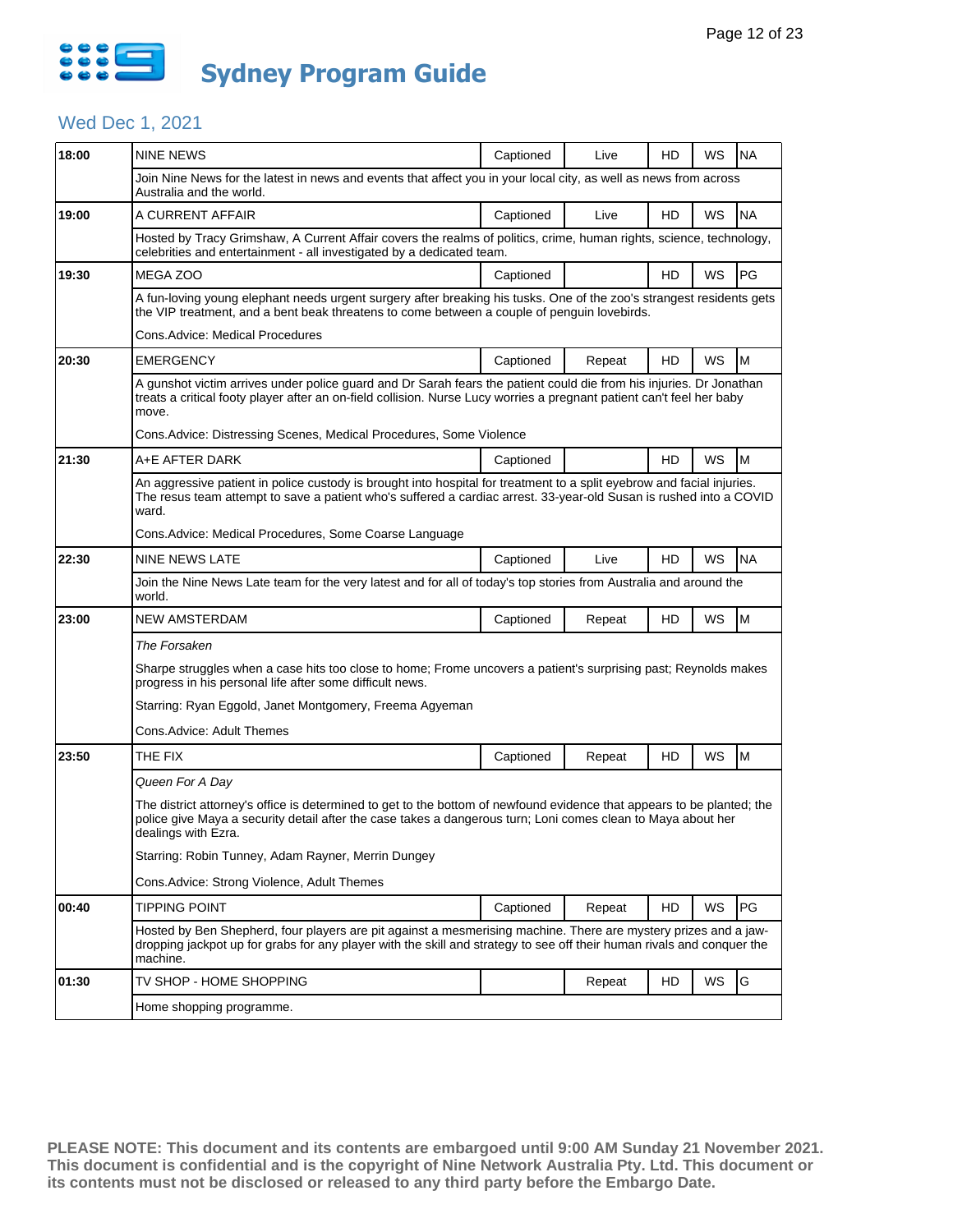

## Wed Dec 1, 2021

| 02:00 | TV SHOP - HOME SHOPPING                                                                                                                       |           | Repeat | HD | WS        | ١G        |  |  |
|-------|-----------------------------------------------------------------------------------------------------------------------------------------------|-----------|--------|----|-----------|-----------|--|--|
|       | Home shopping programme.                                                                                                                      |           |        |    |           |           |  |  |
| 02:30 | <b>GLOBAL SHOP</b>                                                                                                                            |           | Repeat | HD | WS        | G         |  |  |
|       | Copper Chef Titan Pan                                                                                                                         |           |        |    |           |           |  |  |
|       | Home shopping programme.                                                                                                                      |           |        |    |           |           |  |  |
| 03:00 | TV SHOP - HOME SHOPPING                                                                                                                       |           | Repeat | HD | <b>WS</b> | G         |  |  |
|       | Home shopping programme.                                                                                                                      |           |        |    |           |           |  |  |
| 03:30 | TV SHOP - HOME SHOPPING                                                                                                                       |           | Repeat | HD | WS        | G         |  |  |
|       | Home shopping programme.                                                                                                                      |           |        |    |           |           |  |  |
| 04:00 | TV SHOP - HOME SHOPPING                                                                                                                       |           | Repeat | HD | WS        | G         |  |  |
|       | Home shopping programme.                                                                                                                      |           |        |    |           |           |  |  |
| 04:30 | TV SHOP - HOME SHOPPING                                                                                                                       |           | Repeat | HD | WS        | G         |  |  |
|       | Home shopping programme.                                                                                                                      |           |        |    |           |           |  |  |
| 05:00 | NINE NEWS EARLY EDITION                                                                                                                       | Captioned | Live   | HD | WS        | <b>NA</b> |  |  |
|       | Join the Nine News team first thing for up to date news from Australia and around the world as well as the latest in<br>sport and weather.    |           |        |    |           | <b>NA</b> |  |  |
| 05:30 | <b>TODAY</b>                                                                                                                                  | Captioned | Live   | HD | WS        |           |  |  |
|       | Join the TODAY team as they bring you the latest in news, current affairs, sports, politics, entertainment, fashion,<br>health and lifestyle. |           |        |    |           |           |  |  |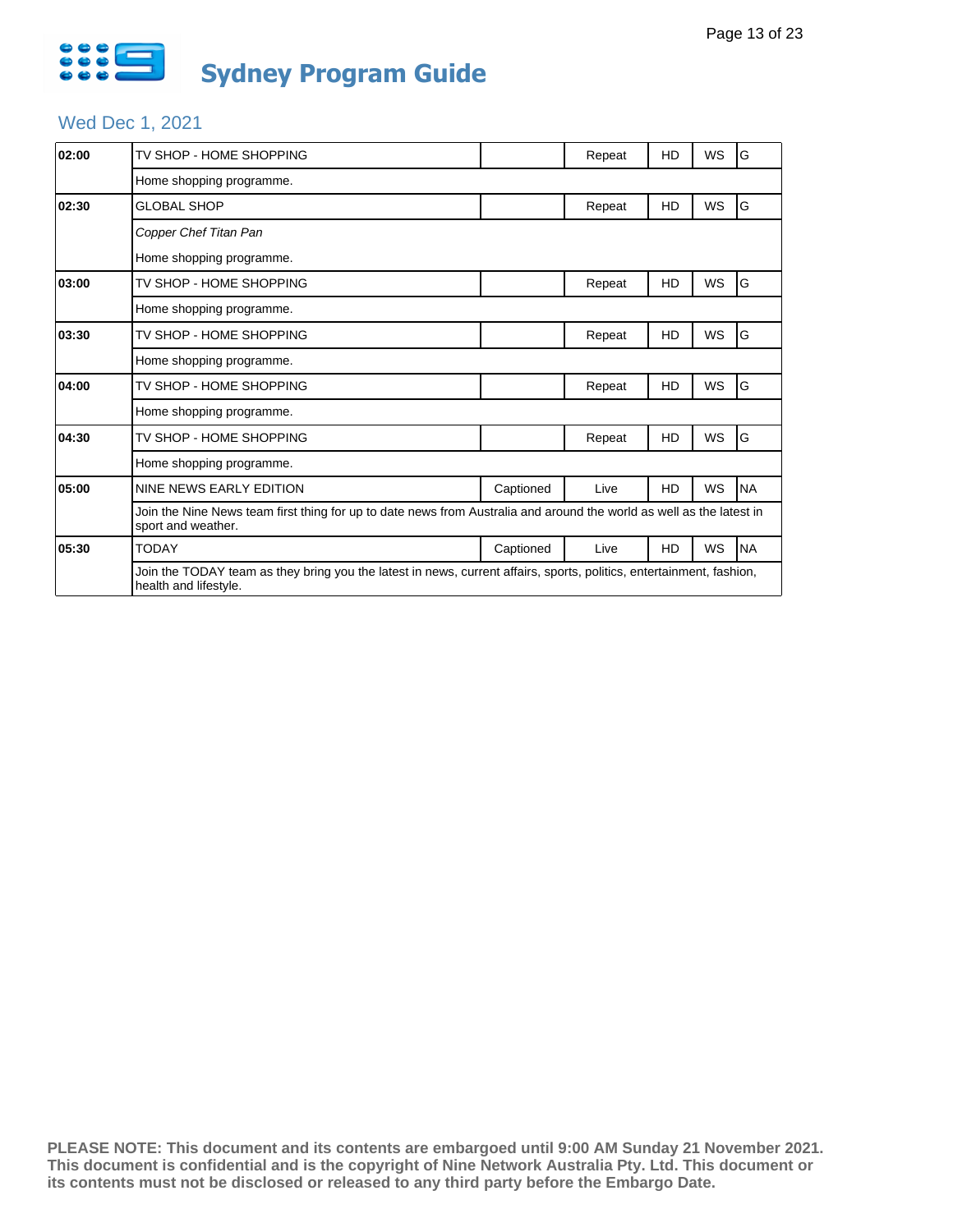

#### Thu Dec 2, 2021

| 06:00 | <b>TODAY</b>                                                                                                                                                                                                                                                                                 |      | Captioned | Live   | HD        | WS        | <b>NA</b> |  |  |  |  |  |
|-------|----------------------------------------------------------------------------------------------------------------------------------------------------------------------------------------------------------------------------------------------------------------------------------------------|------|-----------|--------|-----------|-----------|-----------|--|--|--|--|--|
|       | Join Allison Langdon, Karl Stefanovic and the TODAY team as they bring you the latest in news, current affairs,<br>sports, politics, entertainment, fashion, health and lifestyle.                                                                                                           |      |           |        |           |           |           |  |  |  |  |  |
| 09:00 | <b>TODAY EXTRA</b>                                                                                                                                                                                                                                                                           |      | Captioned | Live   | <b>HD</b> | WS        | PG        |  |  |  |  |  |
|       | Join the TODAY EXTRA team for an exciting mix of topical issues, the best celebrity interviews, cooking with<br>Australia's top chefs, LIVE music performances, the latest in fashion and beauty trends.                                                                                     |      |           |        |           |           |           |  |  |  |  |  |
| 11:30 | <b>NINE'S MORNING NEWS</b>                                                                                                                                                                                                                                                                   |      | Captioned | Live   | HD        | <b>WS</b> | <b>NA</b> |  |  |  |  |  |
|       | Join Nine's Morning News with up to the minute news on local and international news including sport, finance and<br>weather.                                                                                                                                                                 |      |           |        |           |           |           |  |  |  |  |  |
| 12:00 | <b>BECOMING SANTA</b>                                                                                                                                                                                                                                                                        | 2015 | Captioned |        | HD        | WS        | G         |  |  |  |  |  |
|       | <b>Becoming Santa</b>                                                                                                                                                                                                                                                                        |      |           |        |           |           |           |  |  |  |  |  |
|       | A woman brings her boyfriend home for Christmas to meet her parents, Santa and Mrs. Claus. He must decide if<br>he's willing to continue their relationship after learning that he'd be next in line for Santa's job.                                                                        |      |           |        |           |           |           |  |  |  |  |  |
|       | Starring: Laura Bell Bundy, Jesse Hutch, Tony Cavalero                                                                                                                                                                                                                                       |      |           |        |           |           |           |  |  |  |  |  |
| 13:45 | TALKING HONEY: PRINCESS DIANA                                                                                                                                                                                                                                                                |      | Captioned | Repeat | <b>HD</b> | WS        | PG        |  |  |  |  |  |
|       | <b>Life After Charles</b>                                                                                                                                                                                                                                                                    |      |           |        |           |           |           |  |  |  |  |  |
|       | A royal mum like no other Diana, Princess of Wales, would have celebrated her 60th birthday on July 1 but tragically<br>her life was cut short in 1997. To honour her legacy, 9Honey's Talking Honey is paying tribute to Diana by looking<br>back at some of the key moments from her life. |      |           |        |           |           |           |  |  |  |  |  |
| 14:00 | <b>POINTLESS</b>                                                                                                                                                                                                                                                                             |      | Captioned |        | <b>HD</b> | WS        | PG        |  |  |  |  |  |
|       | Hosted by Alexander Armstrong with assistance from Richard Osman. In each episode four teams of two<br>contestants attempt to find correct but obscure answers to four rounds of general knowledge questions, with the<br>winning team eligible to compete for the show's cash jackpot.      |      |           |        |           |           |           |  |  |  |  |  |
| 15:00 | <b>TIPPING POINT</b>                                                                                                                                                                                                                                                                         |      | Captioned |        | <b>HD</b> | WS        | PG        |  |  |  |  |  |
|       | Hosted by Ben Shepherd, four players are pit against a mesmerising machine. There are mystery prizes and a jaw-<br>dropping jackpot up for grabs for any player with the skill and strategy to see off their human rivals and conquer the<br>machine.                                        |      |           |        |           |           |           |  |  |  |  |  |
| 16:00 | NINE'S AFTERNOON NEWS                                                                                                                                                                                                                                                                        |      | Captioned | Live   | <b>HD</b> | <b>WS</b> | <b>NA</b> |  |  |  |  |  |
|       | Nine's Afternoon News, live and local from Sydney with the latest news across Australia and around the world<br>including sport, and weather.                                                                                                                                                |      |           |        |           |           |           |  |  |  |  |  |
| 17:00 | <b>MILLIONAIRE HOT SEAT</b>                                                                                                                                                                                                                                                                  |      | Captioned | Repeat | <b>HD</b> | <b>WS</b> | G         |  |  |  |  |  |
|       | Who will survive the Millionaire Hot Seat? Six contestants go head to head to win the cash. Hosted by Eddie<br>McGuire, Millionaire Hot Seat is a game of strategy, skill and survival.                                                                                                      |      |           |        |           |           |           |  |  |  |  |  |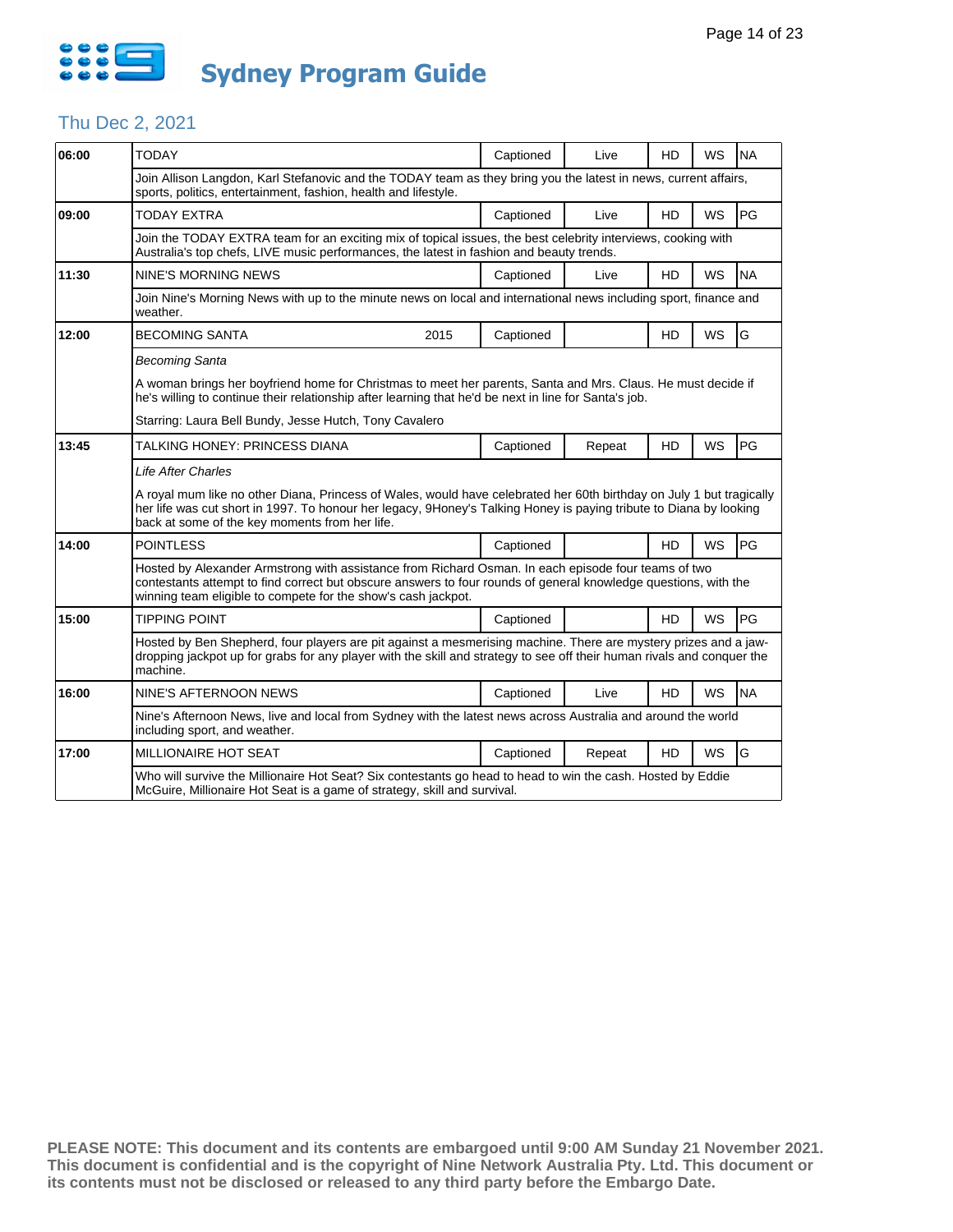

## Thu Dec 2, 2021

| 18:00 | NINE NEWS                                                                                                                                                                                                                                                                                                                                              | Captioned | Live   | HD | WS        | <b>NA</b> |  |  |  |
|-------|--------------------------------------------------------------------------------------------------------------------------------------------------------------------------------------------------------------------------------------------------------------------------------------------------------------------------------------------------------|-----------|--------|----|-----------|-----------|--|--|--|
|       | Join Nine News for the latest in news and events that affect you in your local city, as well as news from across<br>Australia and the world.                                                                                                                                                                                                           |           |        |    |           |           |  |  |  |
| 19:00 | A CURRENT AFFAIR                                                                                                                                                                                                                                                                                                                                       | Captioned | Live   | HD | WS        | <b>NA</b> |  |  |  |
|       | Hosted by Tracy Grimshaw, A Current Affair covers the realms of politics, crime, human rights, science, technology,<br>celebrities and entertainment - all investigated by a dedicated team.                                                                                                                                                           |           |        |    |           |           |  |  |  |
| 19:30 | <b>RBT</b>                                                                                                                                                                                                                                                                                                                                             | Captioned |        | HD | WS        | M         |  |  |  |
|       | Tattoo You<br>Follow the police units for a unique behind-the-scenes look at RBT patrols testing for alcohol and drug affected<br>drivers.<br>Cons.Advice: Some Coarse Language                                                                                                                                                                        |           |        |    |           |           |  |  |  |
| 20:30 | QUIZ                                                                                                                                                                                                                                                                                                                                                   | Captioned |        | HD |           | PG        |  |  |  |
|       | Charged with stealing a million pounds and persecuted by the public and the press, the Ingrams head to court. At<br>first it seems it is an open and shut case, but as the trial gets underway the jury learns there is far more to the story.<br>Starring: Matthew Macfadyen, Sian Clifford, Mark Bonnar<br>Cons.Advice: Themes, Some Coarse Language |           |        |    |           |           |  |  |  |
| 21:30 | TBA                                                                                                                                                                                                                                                                                                                                                    | Captioned |        | HD | WS        | G         |  |  |  |
|       | Information To Follow.                                                                                                                                                                                                                                                                                                                                 |           |        |    |           |           |  |  |  |
| 22:30 | <b>NINE NEWS LATE</b>                                                                                                                                                                                                                                                                                                                                  | Captioned | Live   | HD | WS        | <b>NA</b> |  |  |  |
|       | Join the Nine News Late team for the very latest and for all of today's top stories from Australia and around the<br>world.                                                                                                                                                                                                                            |           |        |    |           |           |  |  |  |
| 23:00 | NEW AMSTERDAM                                                                                                                                                                                                                                                                                                                                          | Captioned | Repeat | HD | WS        | M         |  |  |  |
|       | Croaklahoma                                                                                                                                                                                                                                                                                                                                            |           |        |    |           |           |  |  |  |
|       | Max bonds with the patients undergoing chemo with him, but a conversation leads him to struggle with his reality;<br>Reynolds has difficulty handling a personal matter regarding a patient's family.                                                                                                                                                  |           |        |    |           |           |  |  |  |
|       | Starring: Ryan Eggold, Janet Montgomery, Freema Agyeman                                                                                                                                                                                                                                                                                                |           |        |    |           |           |  |  |  |
|       | Cons.Advice: Themes                                                                                                                                                                                                                                                                                                                                    |           |        |    |           |           |  |  |  |
| 23:50 | <b>PRISON</b>                                                                                                                                                                                                                                                                                                                                          | Captioned | Repeat | HD | WS        | <b>MA</b> |  |  |  |
|       | <b>Drugs</b><br>For the first time in more than five years, cameras have been allowed behind bars to make a documentary series in<br>a UK prison. Prison tells the human story on both sides of the door: staff and prisoners, and the real issues facing<br>them all.<br>Cons. Advice: Frequent Very Coarse Language, Drug Use                        |           |        |    |           |           |  |  |  |
| 00:40 | <b>TIPPING POINT</b>                                                                                                                                                                                                                                                                                                                                   | Captioned | Repeat | HD | <b>WS</b> | PG        |  |  |  |
|       | Hosted by Ben Shepherd, four players are pit against a mesmerising machine. There are mystery prizes and a jaw-<br>dropping jackpot up for grabs for any player with the skill and strategy to see off their human rivals and conquer the<br>machine.                                                                                                  |           |        |    |           |           |  |  |  |
| 01:30 | TV SHOP - HOME SHOPPING                                                                                                                                                                                                                                                                                                                                |           | Repeat | HD | WS        | G         |  |  |  |
|       | Home shopping programme.                                                                                                                                                                                                                                                                                                                               |           |        |    |           |           |  |  |  |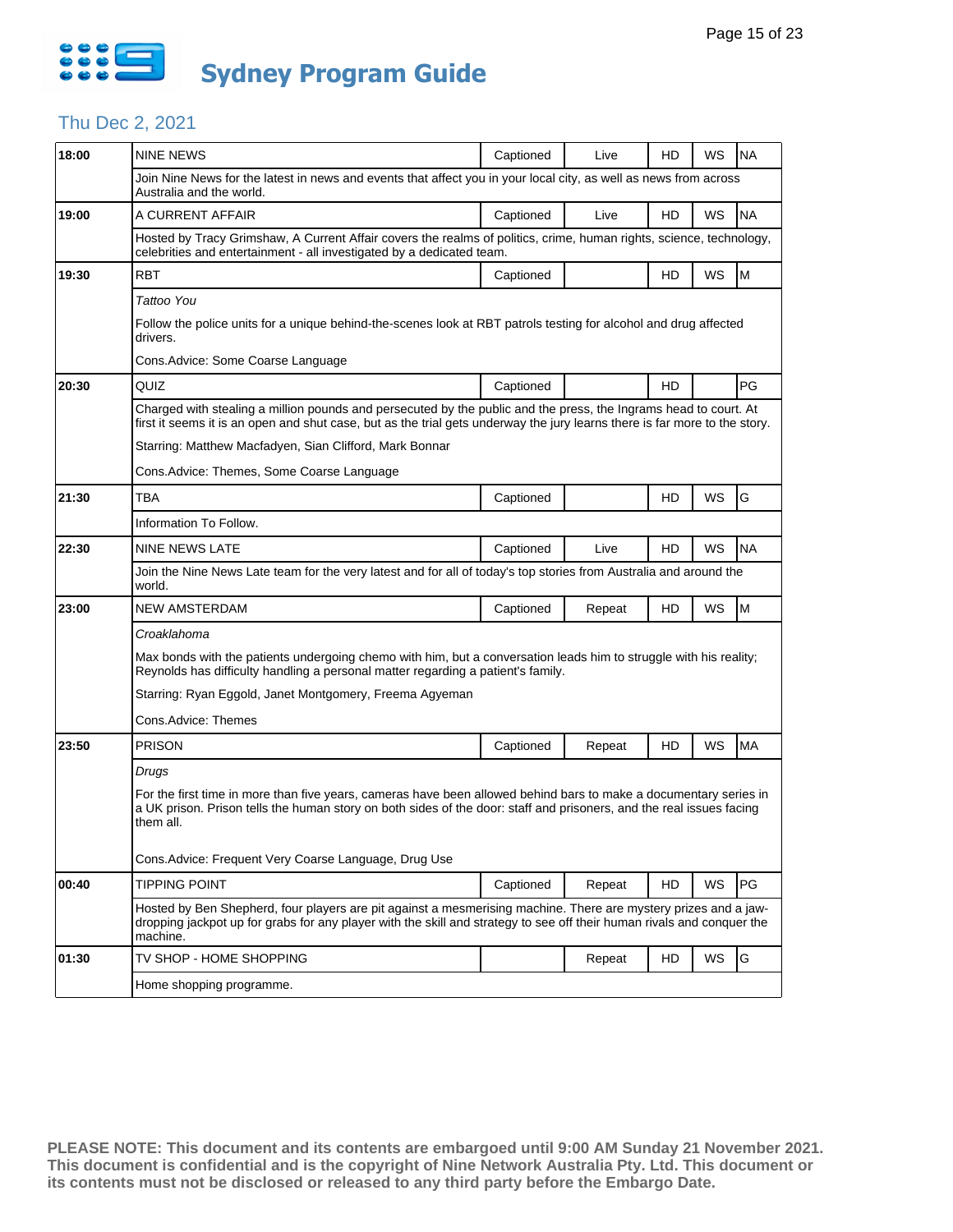

# Thu Dec 2, 2021

| 02:00 | TV SHOP - HOME SHOPPING                                                                                                                       |           | Repeat | HD | WS        | ١G        |  |  |
|-------|-----------------------------------------------------------------------------------------------------------------------------------------------|-----------|--------|----|-----------|-----------|--|--|
|       | Home shopping programme.                                                                                                                      |           |        |    |           |           |  |  |
| 02:30 | <b>GLOBAL SHOP</b>                                                                                                                            |           | Repeat | HD | WS        | G         |  |  |
|       | Copper Chef Titan Pan                                                                                                                         |           |        |    |           |           |  |  |
|       | Home shopping programme.                                                                                                                      |           |        |    |           |           |  |  |
| 03:00 | TV SHOP - HOME SHOPPING                                                                                                                       |           | Repeat | HD | <b>WS</b> | G         |  |  |
|       | Home shopping programme.                                                                                                                      |           |        |    |           |           |  |  |
| 03:30 | TV SHOP - HOME SHOPPING                                                                                                                       |           | Repeat | HD | WS        | G         |  |  |
|       | Home shopping programme.                                                                                                                      |           |        |    |           |           |  |  |
| 04:00 | TV SHOP - HOME SHOPPING                                                                                                                       |           | Repeat | HD | WS        | G         |  |  |
|       | Home shopping programme.                                                                                                                      |           |        |    |           |           |  |  |
| 04:30 | TV SHOP - HOME SHOPPING                                                                                                                       |           | Repeat | HD | WS        | G         |  |  |
|       | Home shopping programme.                                                                                                                      |           |        |    |           |           |  |  |
| 05:00 | NINE NEWS EARLY EDITION                                                                                                                       | Captioned | Live   | HD | WS        | <b>NA</b> |  |  |
|       | Join the Nine News team first thing for up to date news from Australia and around the world as well as the latest in<br>sport and weather.    |           |        |    |           | <b>NA</b> |  |  |
| 05:30 | <b>TODAY</b>                                                                                                                                  | Captioned | Live   | HD | WS        |           |  |  |
|       | Join the TODAY team as they bring you the latest in news, current affairs, sports, politics, entertainment, fashion,<br>health and lifestyle. |           |        |    |           |           |  |  |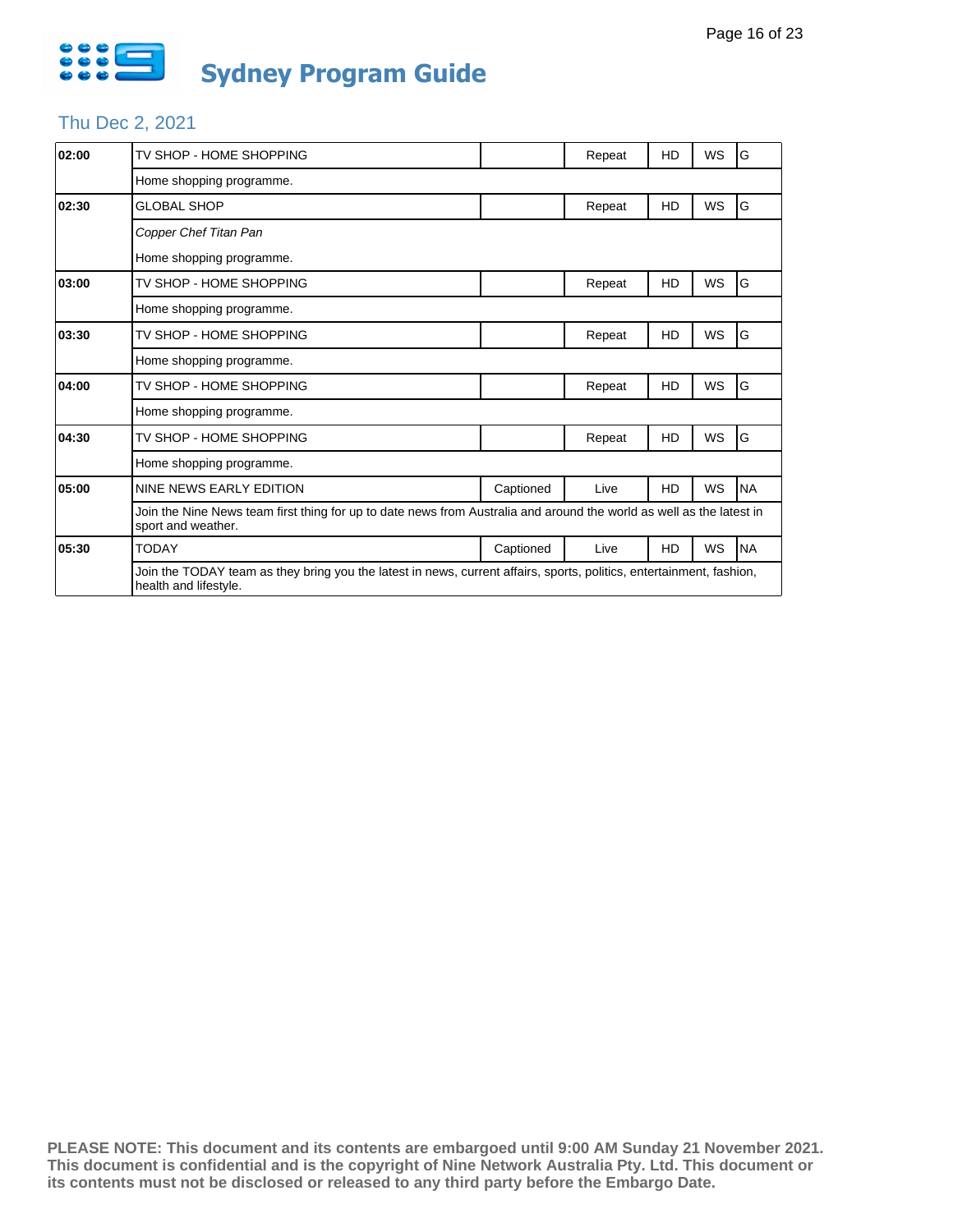

#### Fri Dec 3, 2021

| 06:00 | <b>TODAY</b>                                                                                                                                                                                                                                                                            |                                                                                                                                                                                                                                           | Captioned | Live   | HD        | WS        | <b>NA</b> |  |  |
|-------|-----------------------------------------------------------------------------------------------------------------------------------------------------------------------------------------------------------------------------------------------------------------------------------------|-------------------------------------------------------------------------------------------------------------------------------------------------------------------------------------------------------------------------------------------|-----------|--------|-----------|-----------|-----------|--|--|
|       | Join Allison Langdon, Karl Stefanovic and the TODAY team as they bring you the latest in news, current affairs,<br>sports, politics, entertainment, fashion, health and lifestyle.                                                                                                      |                                                                                                                                                                                                                                           |           |        |           |           |           |  |  |
| 09:00 | TODAY EXTRA                                                                                                                                                                                                                                                                             |                                                                                                                                                                                                                                           | Captioned | Live   | HD        | WS        | PG        |  |  |
|       | Join the TODAY EXTRA team for an exciting mix of topical issues, the best celebrity interviews, cooking with<br>Australia's top chefs, LIVE music performances, the latest in fashion and beauty trends.                                                                                |                                                                                                                                                                                                                                           |           |        |           |           |           |  |  |
| 11:30 | NINE'S MORNING NEWS                                                                                                                                                                                                                                                                     |                                                                                                                                                                                                                                           | Captioned | Live   | HD        | <b>WS</b> | <b>NA</b> |  |  |
|       | Join Nine's Morning News with up to the minute news on local and international news including sport, finance and<br>weather.                                                                                                                                                            |                                                                                                                                                                                                                                           |           |        |           |           |           |  |  |
| 12:00 | THE FLIGHT BEFORE CHRISTMAS                                                                                                                                                                                                                                                             | 2015                                                                                                                                                                                                                                      | Captioned |        | HD        | WS        | PG        |  |  |
|       | The Flight Before Christmas                                                                                                                                                                                                                                                             |                                                                                                                                                                                                                                           |           |        |           |           |           |  |  |
|       | Two strangers who both happen to be in marketing, share a room at a bed-and-breakfast when a snowstorm strands<br>their flight in Montana on Christmas Eve.                                                                                                                             |                                                                                                                                                                                                                                           |           |        |           |           |           |  |  |
|       | Starring: Mayim Bialik, Ryan McPartlin, Reginald VelJohnson                                                                                                                                                                                                                             |                                                                                                                                                                                                                                           |           |        |           |           |           |  |  |
|       | Cons.Advice: Themes                                                                                                                                                                                                                                                                     |                                                                                                                                                                                                                                           |           |        |           |           |           |  |  |
| 13:45 | GARDEN GURUS MOMENTS                                                                                                                                                                                                                                                                    |                                                                                                                                                                                                                                           | Captioned | Repeat | HD        | WS        | G         |  |  |
|       | Potting Veggies                                                                                                                                                                                                                                                                         |                                                                                                                                                                                                                                           |           |        |           |           |           |  |  |
|       | The Garden Gurus team give you tips and tricks for gardening success, every season of year. From feeding your<br>lawn, to indoor plants and everything in between, Trev and the team have you covered.                                                                                  |                                                                                                                                                                                                                                           |           |        |           |           |           |  |  |
| 14:00 | <b>POINTLESS</b>                                                                                                                                                                                                                                                                        |                                                                                                                                                                                                                                           | Captioned |        | <b>HD</b> | <b>WS</b> | PG        |  |  |
|       | Hosted by Alexander Armstrong with assistance from Richard Osman. In each episode four teams of two<br>contestants attempt to find correct but obscure answers to four rounds of general knowledge questions, with the<br>winning team eligible to compete for the show's cash jackpot. |                                                                                                                                                                                                                                           |           |        |           |           |           |  |  |
| 15:00 | <b>TIPPING POINT</b>                                                                                                                                                                                                                                                                    |                                                                                                                                                                                                                                           | Captioned |        | <b>HD</b> | WS        | PG        |  |  |
|       | machine.                                                                                                                                                                                                                                                                                | Hosted by Ben Shepherd, four players are pit against a mesmerising machine. There are mystery prizes and a jaw-<br>dropping jackpot up for grabs for any player with the skill and strategy to see off their human rivals and conquer the |           |        |           |           |           |  |  |
| 16:00 | NINE'S AFTERNOON NEWS                                                                                                                                                                                                                                                                   |                                                                                                                                                                                                                                           | Captioned | Live   | HD        | WS        | <b>NA</b> |  |  |
|       | Nine's Afternoon News, live and local from Sydney with the latest news across Australia and around the world<br>including sport, and weather.                                                                                                                                           |                                                                                                                                                                                                                                           |           |        |           |           |           |  |  |
| 17:00 | MILLIONAIRE HOT SEAT                                                                                                                                                                                                                                                                    |                                                                                                                                                                                                                                           | Captioned | Repeat | HD        | WS        | G         |  |  |
|       | Who will survive the Millionaire Hot Seat? Six contestants go head to head to win the cash. Hosted by Eddie<br>McGuire, Millionaire Hot Seat is a game of strategy, skill and survival.                                                                                                 |                                                                                                                                                                                                                                           |           |        |           |           |           |  |  |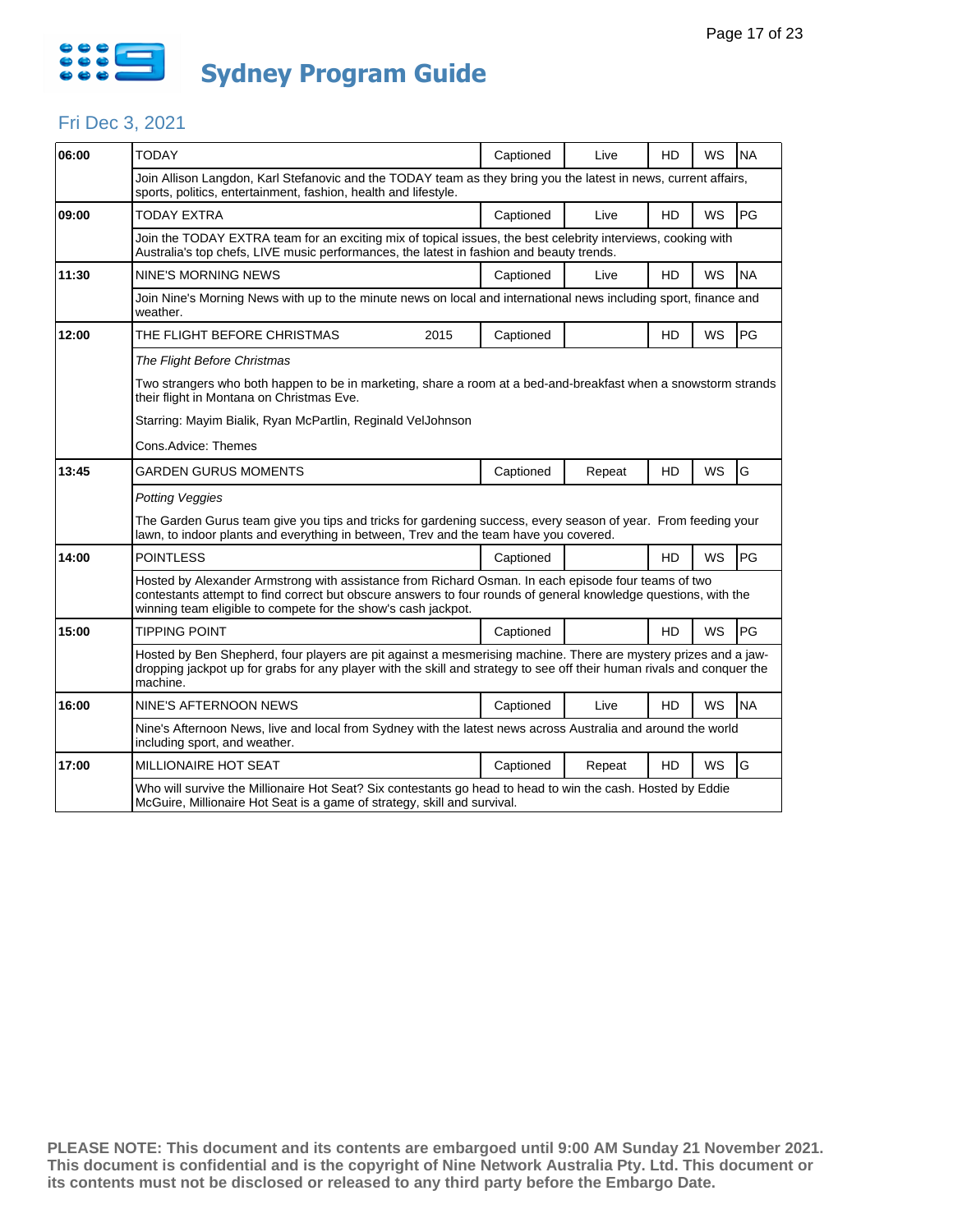

#### Fri Dec 3, 2021

| 18:00 | <b>NINE NEWS</b>                                                                                                                                                                                                                                                                               |                                                                                                                  | Captioned | Live   | HD | WS | <b>NA</b> |  |  |  |
|-------|------------------------------------------------------------------------------------------------------------------------------------------------------------------------------------------------------------------------------------------------------------------------------------------------|------------------------------------------------------------------------------------------------------------------|-----------|--------|----|----|-----------|--|--|--|
|       | Australia and the world.                                                                                                                                                                                                                                                                       | Join Nine News for the latest in news and events that affect you in your local city, as well as news from across |           |        |    |    |           |  |  |  |
| 19:00 | A CURRENT AFFAIR                                                                                                                                                                                                                                                                               |                                                                                                                  | Captioned | Live   | HD | WS | <b>NA</b> |  |  |  |
|       | Hosted by Tracy Grimshaw, A Current Affair covers the realms of politics, crime, human rights, science, technology,<br>celebrities and entertainment - all investigated by a dedicated team.                                                                                                   |                                                                                                                  |           |        |    |    |           |  |  |  |
| 19:30 | TARONGA: WHO'S WHO IN THE ZOO                                                                                                                                                                                                                                                                  |                                                                                                                  | Captioned |        | HD | WS | PG        |  |  |  |
|       | Nala's Pup                                                                                                                                                                                                                                                                                     |                                                                                                                  |           |        |    |    |           |  |  |  |
|       | After almost a year and half long pregnancy, Nala, the Australian sea lion, has finally given birth. Zoo staff and vets<br>quide the new born through her first few months of life, but while they can offer this precious pup every comfort, the<br>one thing missing in her life, is a name. |                                                                                                                  |           |        |    |    |           |  |  |  |
| 20:30 | THE GREEN MILE                                                                                                                                                                                                                                                                                 | 1999                                                                                                             | Captioned | Repeat | HD | WS | <b>MA</b> |  |  |  |
|       | The Green Mile                                                                                                                                                                                                                                                                                 |                                                                                                                  |           |        |    |    |           |  |  |  |
|       | The lives of guards on Death Row are affected by one of their charges: a black man accused of child murder and<br>rape, yet who has a mysterious gift.                                                                                                                                         |                                                                                                                  |           |        |    |    |           |  |  |  |
|       |                                                                                                                                                                                                                                                                                                | Starring: Tom Hanks, Michael Clarke Duncan, David Morse                                                          |           |        |    |    |           |  |  |  |
|       | Cons.Advice: Adult Themes, Strong Violence, Some Coarse Language                                                                                                                                                                                                                               |                                                                                                                  |           |        |    |    |           |  |  |  |
| 00:00 | <b>TIPPING POINT</b>                                                                                                                                                                                                                                                                           |                                                                                                                  | Captioned | Repeat | HD | WS | PG        |  |  |  |
|       | Hosted by Ben Shepherd, four players are pit against a mesmerising machine. There are mystery prizes and a jaw-<br>dropping jackpot up for grabs for any player with the skill and strategy to see off their human rivals and conquer the<br>machine.                                          |                                                                                                                  |           |        |    |    |           |  |  |  |
| 01:00 | DESTINATION WA - DISCOVERING THE<br><b>EAST KIMBERLEY</b>                                                                                                                                                                                                                                      |                                                                                                                  | Captioned | Repeat | HD | WS | PG        |  |  |  |
|       | Discovering the East Kimberley                                                                                                                                                                                                                                                                 |                                                                                                                  |           |        |    |    |           |  |  |  |
|       | Join Trevor and Carmen as they showcase WA's otherworldly Kimberley region, exploring the wilderness of El<br>Questro and the highlights around Kununurra.                                                                                                                                     |                                                                                                                  |           |        |    |    |           |  |  |  |
| 01:30 | TV SHOP - HOME SHOPPING                                                                                                                                                                                                                                                                        |                                                                                                                  |           | Repeat | HD | WS | G         |  |  |  |
|       | Home shopping programme.                                                                                                                                                                                                                                                                       |                                                                                                                  |           |        |    |    |           |  |  |  |
| 02:00 | TV SHOP - HOME SHOPPING                                                                                                                                                                                                                                                                        |                                                                                                                  |           | Repeat | HD | WS | G         |  |  |  |
|       | Home shopping programme.                                                                                                                                                                                                                                                                       |                                                                                                                  |           |        |    |    |           |  |  |  |
| 02:30 | TV SHOP - HOME SHOPPING                                                                                                                                                                                                                                                                        |                                                                                                                  |           | Repeat | HD | WS | G         |  |  |  |
|       | Home shopping programme.                                                                                                                                                                                                                                                                       |                                                                                                                  |           |        |    |    |           |  |  |  |
| 03:00 | TV SHOP - HOME SHOPPING                                                                                                                                                                                                                                                                        |                                                                                                                  |           | Repeat | HD | WS | G         |  |  |  |
|       | Home shopping programme.                                                                                                                                                                                                                                                                       |                                                                                                                  |           |        |    |    |           |  |  |  |
| 03:30 | TV SHOP - HOME SHOPPING                                                                                                                                                                                                                                                                        |                                                                                                                  |           | Repeat | HD | WS | G         |  |  |  |
|       | Home shopping programme.                                                                                                                                                                                                                                                                       |                                                                                                                  |           |        |    |    |           |  |  |  |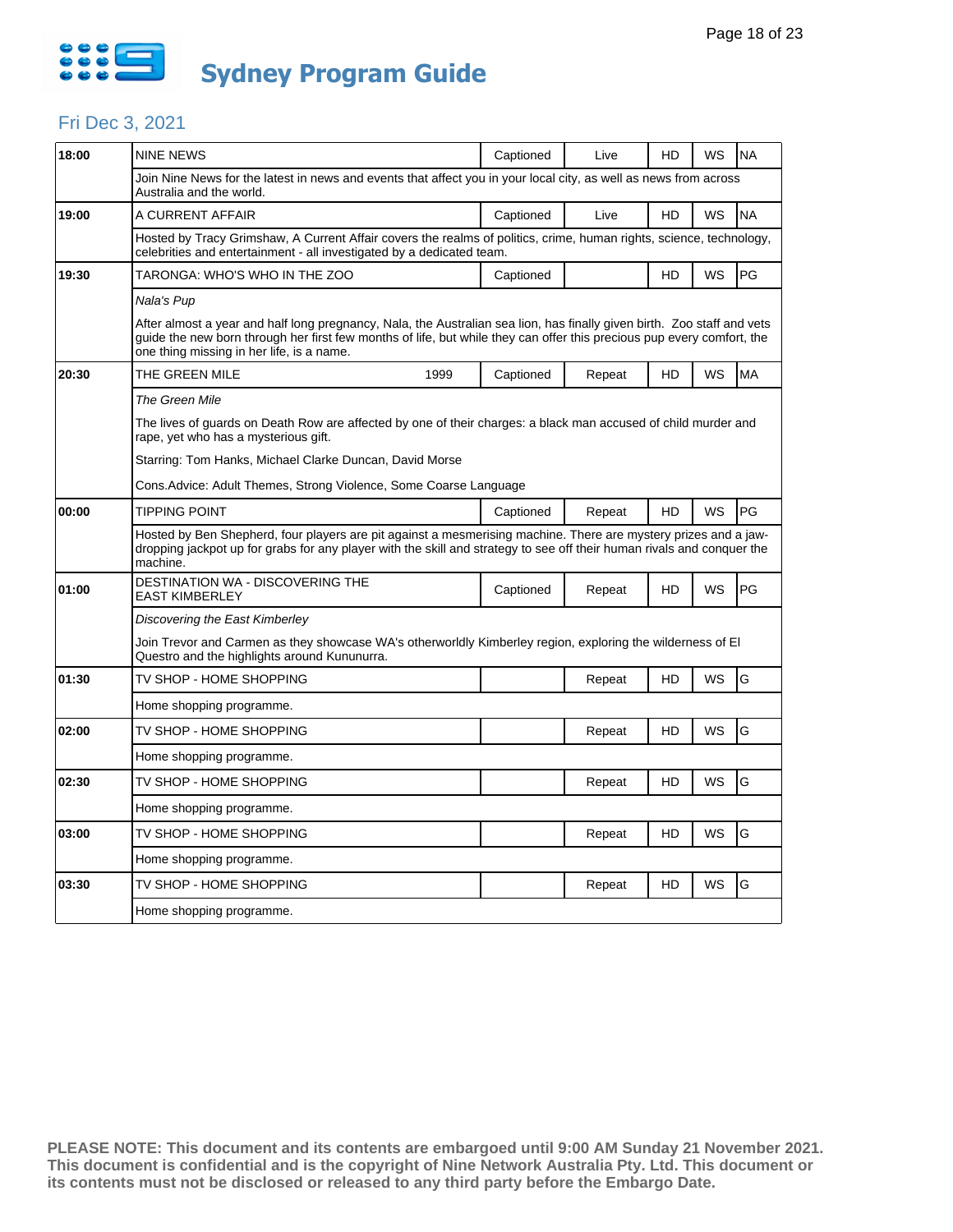

#### Fri Dec 3, 2021

| 04:00 | <b>GLOBAL SHOP</b>                                                                                                                                                                           |           | Repeat | HD | <b>WS</b> | IG  |  |
|-------|----------------------------------------------------------------------------------------------------------------------------------------------------------------------------------------------|-----------|--------|----|-----------|-----|--|
|       | Copper Chef Titan Pan                                                                                                                                                                        |           |        |    |           |     |  |
|       | Home shopping programme.                                                                                                                                                                     |           |        |    |           |     |  |
| 04:30 | TV SHOP - HOME SHOPPING                                                                                                                                                                      |           | Repeat | HD | <b>WS</b> | IG  |  |
|       | Home shopping programme.                                                                                                                                                                     |           |        |    |           |     |  |
| 05:00 | TV SHOP - HOME SHOPPING                                                                                                                                                                      |           | Repeat | HD | <b>WS</b> | IG  |  |
|       | Home shopping programme.                                                                                                                                                                     |           |        |    |           |     |  |
| 05:30 | A CURRENT AFFAIR                                                                                                                                                                             | Captioned | Repeat | HD | WS        | INA |  |
|       | Hosted by Tracy Grimshaw, A Current Affair covers the realms of politics, crime, human rights, science, technology,<br>celebrities and entertainment - all investigated by a dedicated team. |           |        |    |           |     |  |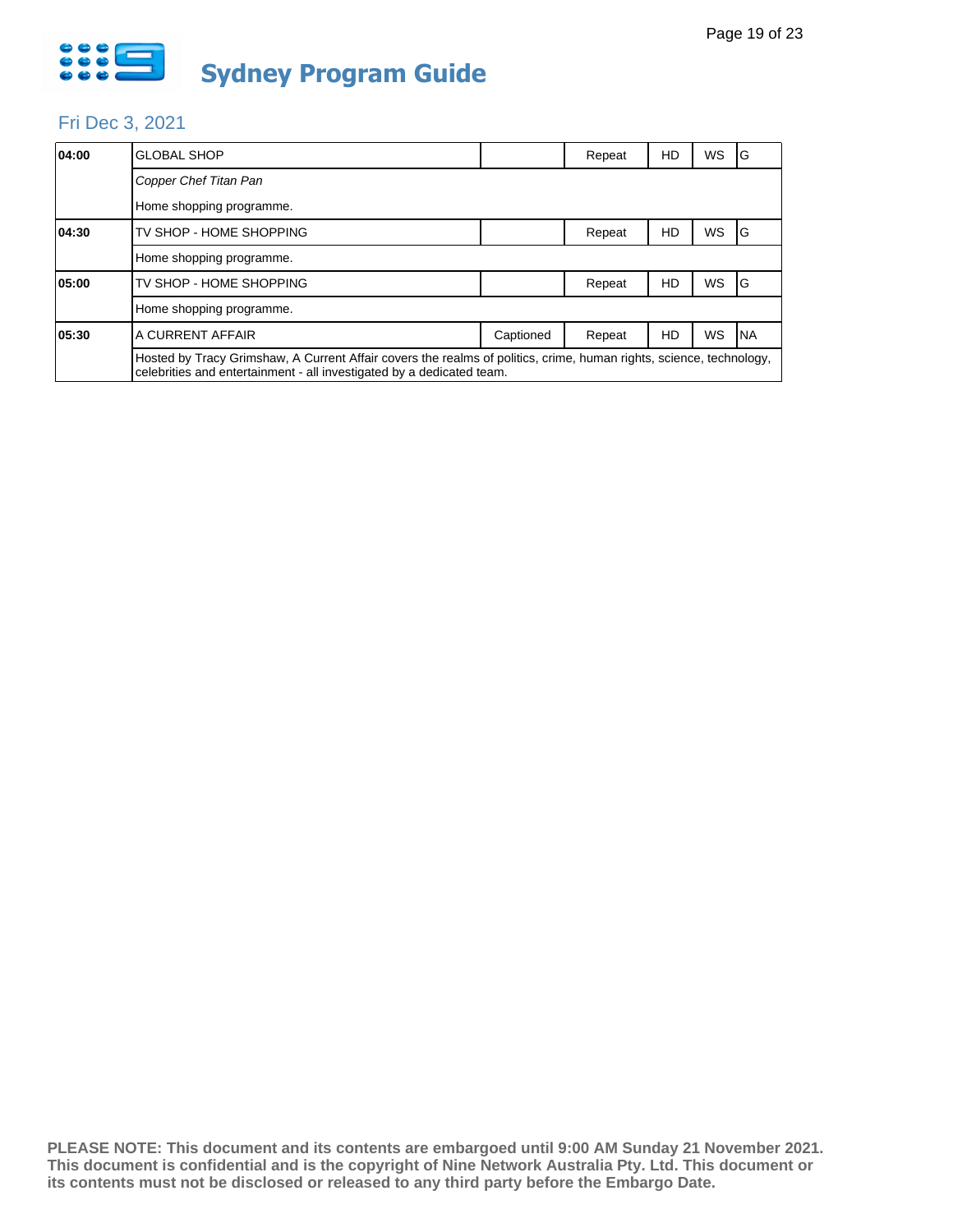

| 06:00 | <b>ANIMAL TALES</b>                                                                                                                                                                                                                                                                                                                                                 | Captioned | Repeat | HD        | WS | <b>PG</b>  |  |  |
|-------|---------------------------------------------------------------------------------------------------------------------------------------------------------------------------------------------------------------------------------------------------------------------------------------------------------------------------------------------------------------------|-----------|--------|-----------|----|------------|--|--|
|       | A healing massage makes a police horse happy; we meet a wild cat that lives up to his name and a cheeky ferret<br>who has forgotten his manners; and a man opens his doors to a home-made snake haven in his backyard.                                                                                                                                              |           |        |           |    |            |  |  |
| 07:00 | WEEKEND TODAY                                                                                                                                                                                                                                                                                                                                                       | Captioned | Live   | <b>HD</b> | WS | <b>NA</b>  |  |  |
|       | Join the Weekend Today team as they bring you the latest in news, current affairs, sports, politics, entertainment,<br>fashion, health and lifestyle.                                                                                                                                                                                                               |           |        |           |    |            |  |  |
| 10:00 | TODAY EXTRA - SATURDAY                                                                                                                                                                                                                                                                                                                                              | Captioned |        | <b>HD</b> | WS | PG         |  |  |
|       | Join the team for the best of TODAY EXTRA - an exciting mix of highlights from the week in review. Includes the<br>best celebrity interviews, cooking with Australia's top chefs, the latest in fashion & more.                                                                                                                                                     |           |        |           |    |            |  |  |
| 12:00 | ANIMAL EMBASSY                                                                                                                                                                                                                                                                                                                                                      | Captioned | Repeat | HD        | WS | G          |  |  |
|       | Aditlo Ester                                                                                                                                                                                                                                                                                                                                                        |           |        |           |    |            |  |  |
|       | As head of the aquarium, Ester sets a pace that's hard to keep up with - especially on her Segway! And with a<br>normal day including alligators, zebra sharks, jellyfish and shark pods - you may need a Segway to keep up with this<br>Spanish dynamo too!                                                                                                        |           |        |           |    |            |  |  |
| 12:30 | <b>DESTINATION WA</b>                                                                                                                                                                                                                                                                                                                                               | Captioned |        | HD        | WS | G          |  |  |
|       | With summer here, there's no better time to explore Hillarys Boat Harbour. Join Trevor and the team as they show<br>you the highlights of this waterfront destination.                                                                                                                                                                                              |           |        |           |    |            |  |  |
| 13:00 | WHAT IF? - THE BRANDON WILSON<br>STORY                                                                                                                                                                                                                                                                                                                              | Captioned |        | HD        | WS | PG         |  |  |
|       | What if? - the Brandon Wilson Story                                                                                                                                                                                                                                                                                                                                 |           |        |           |    |            |  |  |
|       | "WHAT IF?" is a story about the life of Brandon Wilson, and how it was cut tragically short by road trauma. It's also<br>the story of those left behind and how his death has affected each and everyone of them. In the case of Brandon,<br>his death was entirely preventable and totally unnecessaryand it all happened because he wasn't wearing a<br>seatbelt. |           |        |           |    |            |  |  |
|       | Cons.Advice: Themes                                                                                                                                                                                                                                                                                                                                                 |           |        |           |    |            |  |  |
| 13:30 | <b>MY WAY</b>                                                                                                                                                                                                                                                                                                                                                       | Captioned |        | HD        | WS | <b>TBC</b> |  |  |
|       | Tim Blackwell introduces a story for every chocolate lover from Kokopod's queen of chocolate, the nostalgic feel of<br>Winton's oldest cinema, one man on a mission to protect our sea turtles and the enchanting art of traditional<br>bookbinding.                                                                                                                |           |        |           |    |            |  |  |
| 14:00 | BONDI LIFEGUARD WORLD ADVENTURES                                                                                                                                                                                                                                                                                                                                    | Captioned |        | HD        | WS | PG         |  |  |
|       | Road Boss Rally Part 1                                                                                                                                                                                                                                                                                                                                              |           |        |           |    |            |  |  |
|       | The Bondi boys compete in a 5000km rally race across the outback, driving a super charged V8 ute called the Bondi<br>Beast.                                                                                                                                                                                                                                         |           |        |           |    |            |  |  |
| 14:30 | <b>EXPLORE</b>                                                                                                                                                                                                                                                                                                                                                      | Captioned |        | HD        | WS | G          |  |  |
|       | Skiing with Nancy Green                                                                                                                                                                                                                                                                                                                                             |           |        |           |    |            |  |  |
|       | Explore TV takes you around the world to places you'll never forget.                                                                                                                                                                                                                                                                                                |           |        |           |    |            |  |  |
| 14:40 | THE CHRISTMAS GIFT<br>2015                                                                                                                                                                                                                                                                                                                                          | Captioned |        | HD        | WS | PG         |  |  |
|       | <b>The Christmas Gift</b>                                                                                                                                                                                                                                                                                                                                           |           |        |           |    |            |  |  |
|       | A journalist decides to write a holiday piece about her search for a 'Secret Santa' from her childhood whose<br>anonymous gift made a huge impact on her life.                                                                                                                                                                                                      |           |        |           |    |            |  |  |
|       | Starring: Michelle Trachtenberg, Sterling Sulieman, Rick Fox                                                                                                                                                                                                                                                                                                        |           |        |           |    |            |  |  |
|       | Cons.Advice: Themes                                                                                                                                                                                                                                                                                                                                                 |           |        |           |    |            |  |  |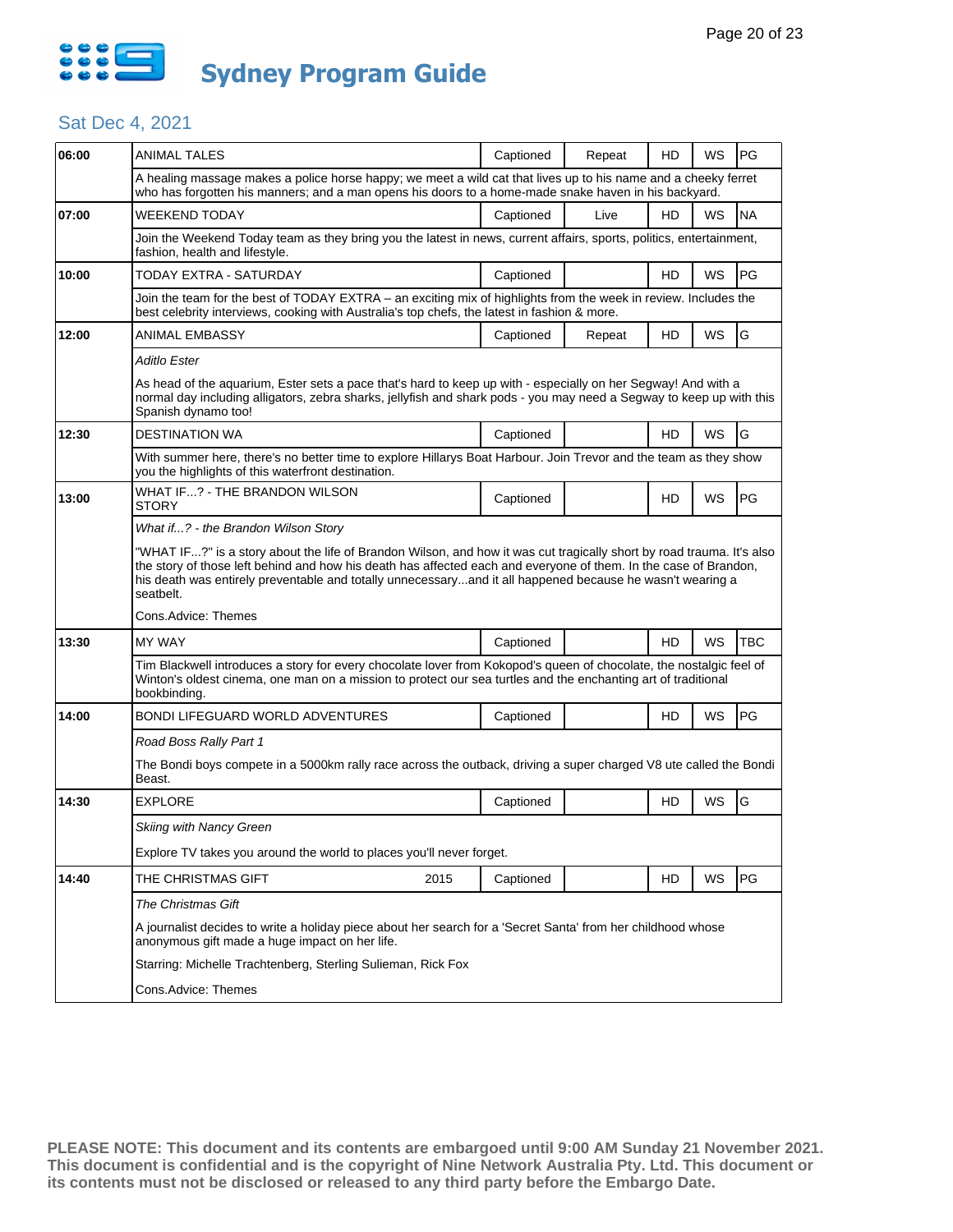

| 16:30 | THE GARDEN GURUS                                                                                                                                                                                                                  | Captioned |      | HD | WS | G   |  |  |
|-------|-----------------------------------------------------------------------------------------------------------------------------------------------------------------------------------------------------------------------------------|-----------|------|----|----|-----|--|--|
|       | Summer is here and so is a brand-new episode of The Garden Gurus! Nigel has got you covered for surviving the<br>hot weather stresses this season and Trevor has some tips on getting your lawn to envy level status.             |           |      |    |    |     |  |  |
| 17:00 | NINE NEWS: FIRST AT FIVE                                                                                                                                                                                                          | Captioned | Live | HD | WS | NA. |  |  |
|       | See it first with Nine News; join the team for all the latest in news, sport and weather.                                                                                                                                         |           |      |    |    |     |  |  |
| 17:30 | <b>GOOD FOOD CHRISTMAS</b>                                                                                                                                                                                                        | Captioned |      | HD | WS | TBC |  |  |
|       | Good Food Christmas                                                                                                                                                                                                               |           |      |    |    |     |  |  |
|       | Host Adam Liaw is joined by super chefs Alice Zazlavsky, Julia Busuttil Nishimura & Tony Tan. Recipes for<br>Christmas morning with the kids right through to a show stopping lunch. Plus gift ideas for the foodie in your life. |           |      |    |    |     |  |  |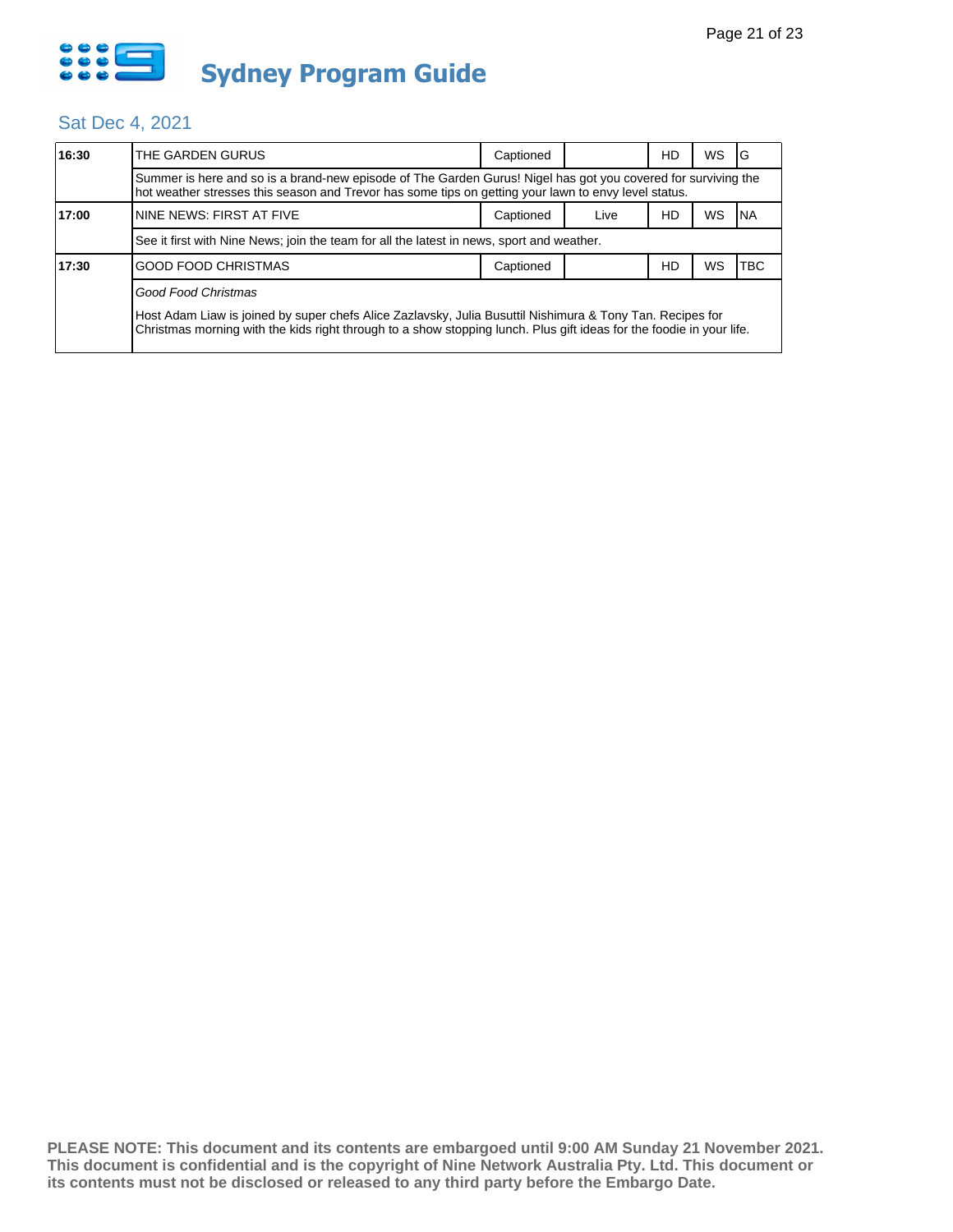

| 18:00 | <b>NINE NEWS SATURDAY</b>                                                                                                                                                                                                                                                                                     |      | Captioned | Live   | HD | WS | <b>NA</b> |  |  |  |
|-------|---------------------------------------------------------------------------------------------------------------------------------------------------------------------------------------------------------------------------------------------------------------------------------------------------------------|------|-----------|--------|----|----|-----------|--|--|--|
|       | Join the Nine News team as they bring you all the latest in news; sport and weather.                                                                                                                                                                                                                          |      |           |        |    |    |           |  |  |  |
| 19:00 | A CURRENT AFFAIR                                                                                                                                                                                                                                                                                              |      | Captioned | Live   | HD | WS | <b>NA</b> |  |  |  |
|       | A Current Affair covers the realms of politics, crime, human rights, science, technology, celebrities and<br>entertainment - all investigated by a dedicated team.                                                                                                                                            |      |           |        |    |    |           |  |  |  |
| 19:30 | <b>GLADIATOR</b>                                                                                                                                                                                                                                                                                              | 2000 | Captioned | Repeat | HD | WS | M         |  |  |  |
|       | Gladiator                                                                                                                                                                                                                                                                                                     |      |           |        |    |    |           |  |  |  |
|       | A former Roman General sets out to exact vengeance against the corrupt emperor who murdered his family and<br>sent him into slavery.                                                                                                                                                                          |      |           |        |    |    |           |  |  |  |
|       | Starring: Russell Crowe, Joaquin Phoenix, Connie Nielsen                                                                                                                                                                                                                                                      |      |           |        |    |    |           |  |  |  |
|       | Cons.Advice: Strong Violence, Adult Themes                                                                                                                                                                                                                                                                    |      |           |        |    |    |           |  |  |  |
| 22:35 | CONAN THE BARBARIAN                                                                                                                                                                                                                                                                                           | 2011 | Captioned | Repeat | HD | WS | <b>MA</b> |  |  |  |
|       | Conan The Barbarian                                                                                                                                                                                                                                                                                           |      |           |        |    |    |           |  |  |  |
|       | A quest that begins as a personal vendetta for the fierce Cimmerian warrior soon turns into an epic battle against<br>hulking rivals, horrific monsters, and impossible odds, as Conan realizes he is the only hope of saving the great<br>nations of Hyboria from an encroaching reign of supernatural evil. |      |           |        |    |    |           |  |  |  |
|       | Starring: Jason Mamoa, Ron Perlman, Rose McGowan                                                                                                                                                                                                                                                              |      |           |        |    |    |           |  |  |  |
|       | Cons.Advice: Strong Violence, A Sex Scene                                                                                                                                                                                                                                                                     |      |           |        |    |    |           |  |  |  |
| 00:35 | BONDI LIFEGUARD WORLD ADVENTURES                                                                                                                                                                                                                                                                              |      | Captioned | Repeat | HD | WS | PG        |  |  |  |
|       | Road Boss Rally Part 1                                                                                                                                                                                                                                                                                        |      |           |        |    |    |           |  |  |  |
|       | The Bondi boys compete in a 5000km rally race across the outback, driving a super charged V8 ute called the Bondi<br>Beast.                                                                                                                                                                                   |      |           |        |    |    |           |  |  |  |
| 01:05 | AUSTRALIA'S TOP TEN OF EVERYTHING                                                                                                                                                                                                                                                                             |      | Captioned | Repeat | HD | WS | M         |  |  |  |
|       | TV Hosts                                                                                                                                                                                                                                                                                                      |      |           |        |    |    |           |  |  |  |
|       | After delving deeper into the archives, join us for more laughs and fun as we bring you must-see countdowns<br>featuring Jokers and Jesters, TV Hosts, Provocative Pollies along with world class performers and entertainers we<br>know and love.                                                            |      |           |        |    |    |           |  |  |  |
|       | Cons.Advice: Sexual References, Some Violence                                                                                                                                                                                                                                                                 |      |           |        |    |    |           |  |  |  |
| 02:00 | TV SHOP - HOME SHOPPING                                                                                                                                                                                                                                                                                       |      |           | Repeat | HD | WS | G         |  |  |  |
|       | Home shopping programme.                                                                                                                                                                                                                                                                                      |      |           |        |    |    |           |  |  |  |
| 02:30 | TV SHOP - HOME SHOPPING                                                                                                                                                                                                                                                                                       |      |           | Repeat | HD | WS | G         |  |  |  |
|       | Home shopping programme.                                                                                                                                                                                                                                                                                      |      |           |        |    |    |           |  |  |  |
| 03:00 | TV SHOP - HOME SHOPPING                                                                                                                                                                                                                                                                                       |      |           | Repeat | HD | WS | G         |  |  |  |
|       | Home shopping programme.                                                                                                                                                                                                                                                                                      |      |           |        |    |    |           |  |  |  |